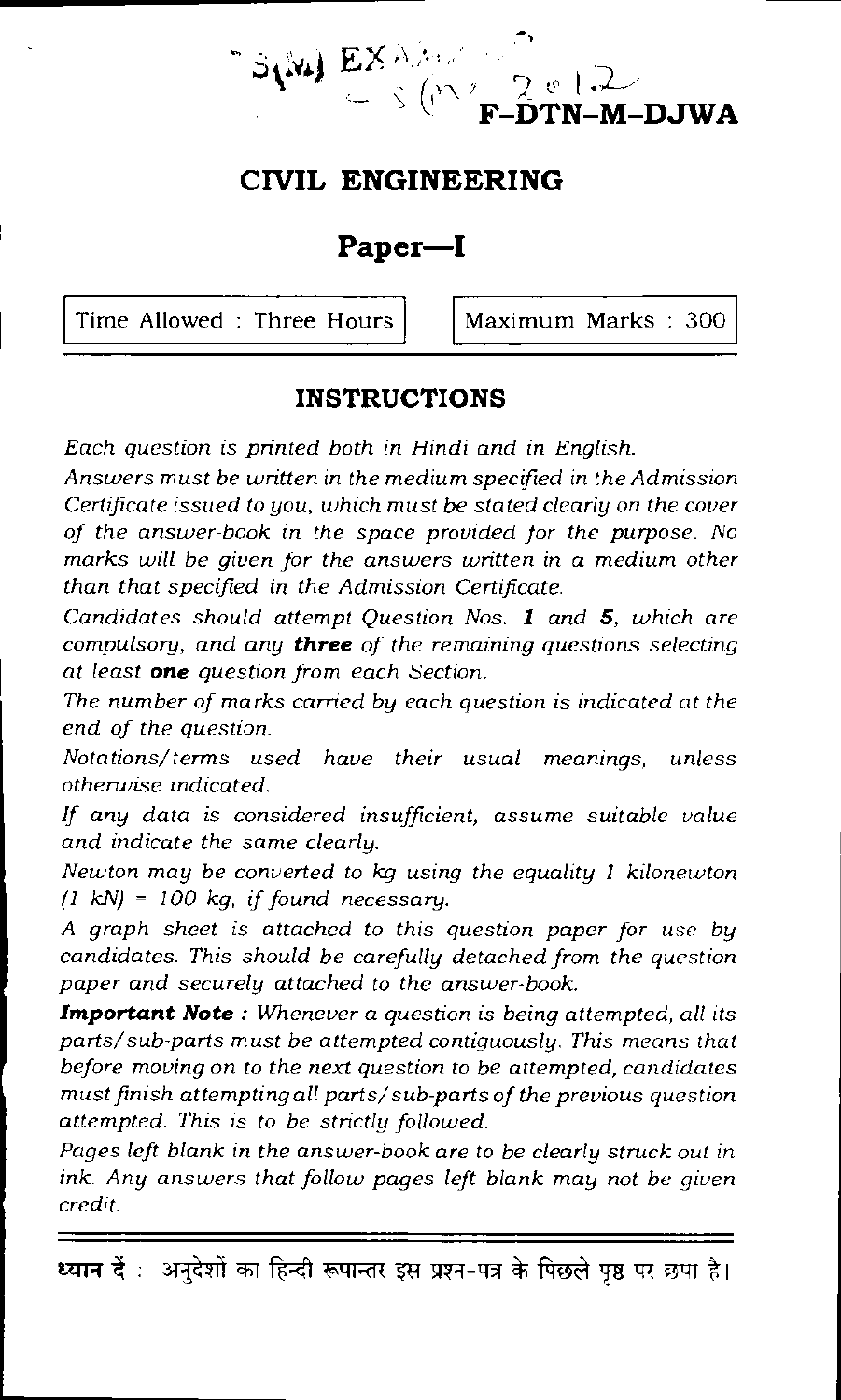- **1.** (a) Compare the moments of resistance for a given maximum bending stress of a beam of square section placed *(1)* with two sides vertical and *(ii)* with a diagonal vertical. The bending in each case is parallel to vertical plane.
	- (b) Three bodies A, *B* and *C* of masses 50 kg, 30 kg and 20 kg respectively are under a force of 5 kN as shown. Calculate the force transferred between A and *B, B* and *C.* Assume all are frictionless surfaces.



- *(c)* A two-hinged parabolic arch of span 50 m and rise 5 m is under no external load If the left support yields horizontally by  $0.5$  mm (outward) and<br>the temperature rises by  $10 °C$ . the temperature rises by  $10 °C$ ,<br>calculate the horizontal thrust calculate the horizontal thrust developed and draw the bending<br>moment diagram assuming secant moment diagram assuming variation. Take  $EI = 1 \times 10^{12}$  kN-mm<sup>2</sup>.  $\alpha = 10 \times 10^{-7}$  / °C. 12
- (d) A pipeline carrying oil of specific gravity 0.8 changes in diameter from 300 mm at position A to 500 mm diameter at position *B,* which is 5 m at a higher level. If the pressure at A is  $19.62$  N/cm<sup>2</sup> and at  $B$  is 14.91 N/cm<sup>2</sup>, and the discharge is  $0.2 \text{ m}^3/\text{s}$ , determine the loss of head and the direction of the flow. 12

F-DTN-M-DJWA/ **11** 2

12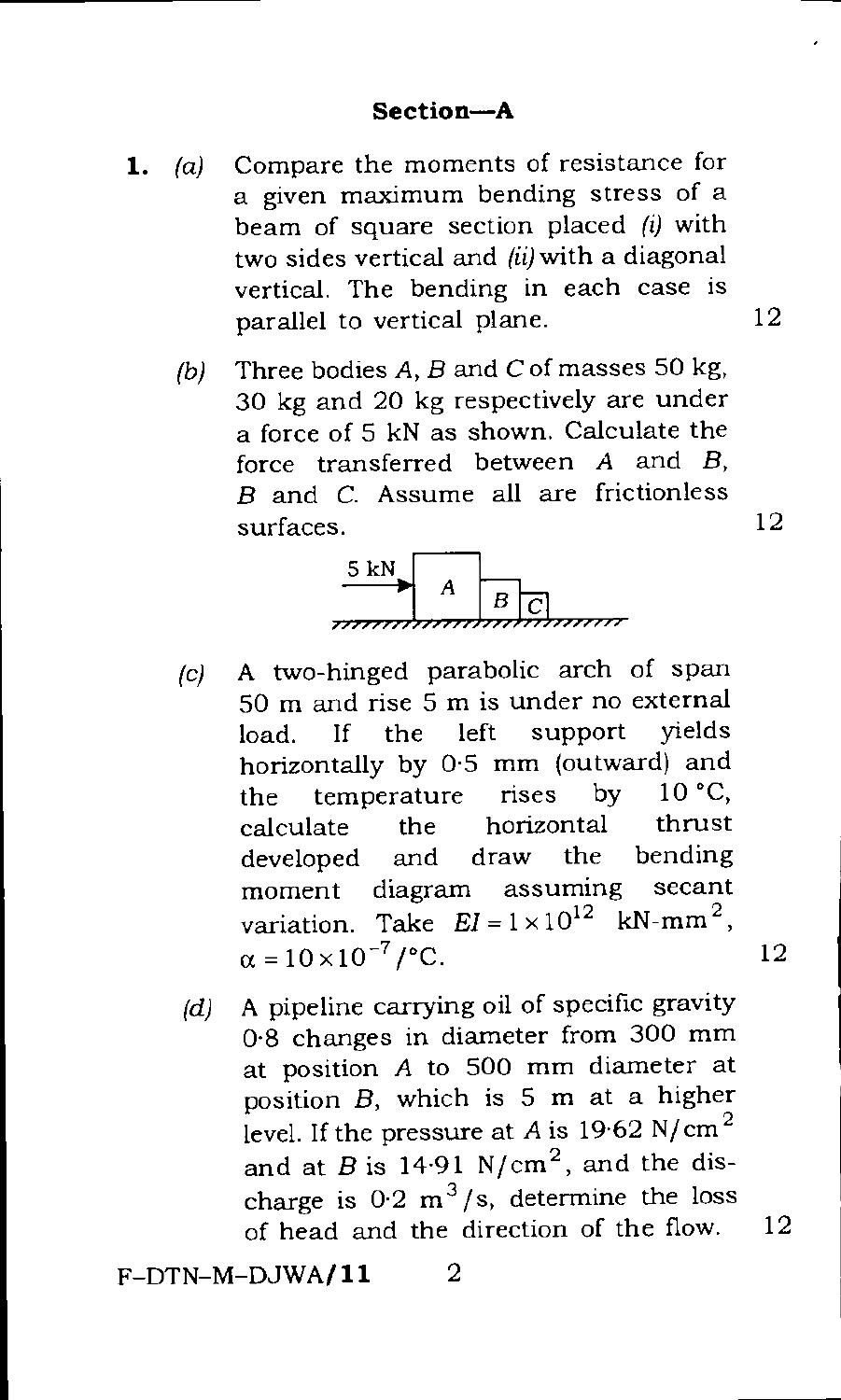- (क) एक वर्गाकार परिच्छेद की धरन के, दिए गए अधिकतम 1. बंकन प्रतिबल के लिए, प्रतिरोध आघूर्णों की तुलना कीजिए—
	- $(i)$  जब धरन की दो भुजाएँ ऊर्ध्वाधर हों;
	- (ii) जब धरन का विकर्ण ऊर्ध्वाधर हो।

प्रत्येक दशा में बंकन ऊर्ध्वाधर समतल के समांतर होता है।  $\overline{12}$ 

(ख) तीन पिंड  $A$ ,  $B$  तथा  $C$ , जिनके द्रव्यमान क्रमशः 50 kg, 30 kg तथा 20 kg हैं, 5 kN के बल के प्रभाव में हैं, जैसा दिखाया गया है। A तथा  $B$  और  $B$ तथा  $C$  के मध्य स्थानांतरित बल को ज्ञात कीजिए। यह मान लीजिए कि सभी पृष्ठ घर्षणरहित हैं।



- एक दो कब्ज़ों वाले परवलयिक डाट की विस्तृति 50  ${\rm m}$  $(\Pi)$ तथा उत्थान 5 m है तथा उस पर कोई बाह्य भार नहीं है। यदि बायाँ आधार 0<sup>.</sup>5 mm (बाहर की तरफ) क्षैतिज दिशा में पराभवन करता है तथा ताप 10 °C बढ जाता है, तब उत्पन्न क्षैतिज प्रणोद की गणना कीजिए तथा सीकेंट विचलन की कल्पना करते हए बंकन आघर्ण आरेख खींचिए।  $EI = 1 \times 10^{12}$  kN-mm<sup>2</sup>,  $\alpha = 10 \times 10^{-7}$  / °C लीजिए।
- एक पाइपलाइन, जो 0.8 आपेक्षिक घनत्व के तेल को (घ) प्रवाहित करती है, का बिन्दु  $A$  पर व्यास 300  $\,\mathrm{mm}$  है और वह बिन्दु  $B$  पर 500  $\,\mathrm{mm}$  व्यास में बदल जाता है जो 5 m के ऊँचे स्तर पर है। यदि A पर दाब 19.62 N/cm<sup>2</sup> तथा B पर 14.91 N/cm<sup>2</sup> एवं निस्सरण  $0.2~{\rm m}^3/{\rm s}$  है, तब शीर्ष-हानि तथा प्रवाह की दिशा ज्ञात कीजिए।

3

F-DTN-M-DJWA/11

 $[$  P.T.O.

12

12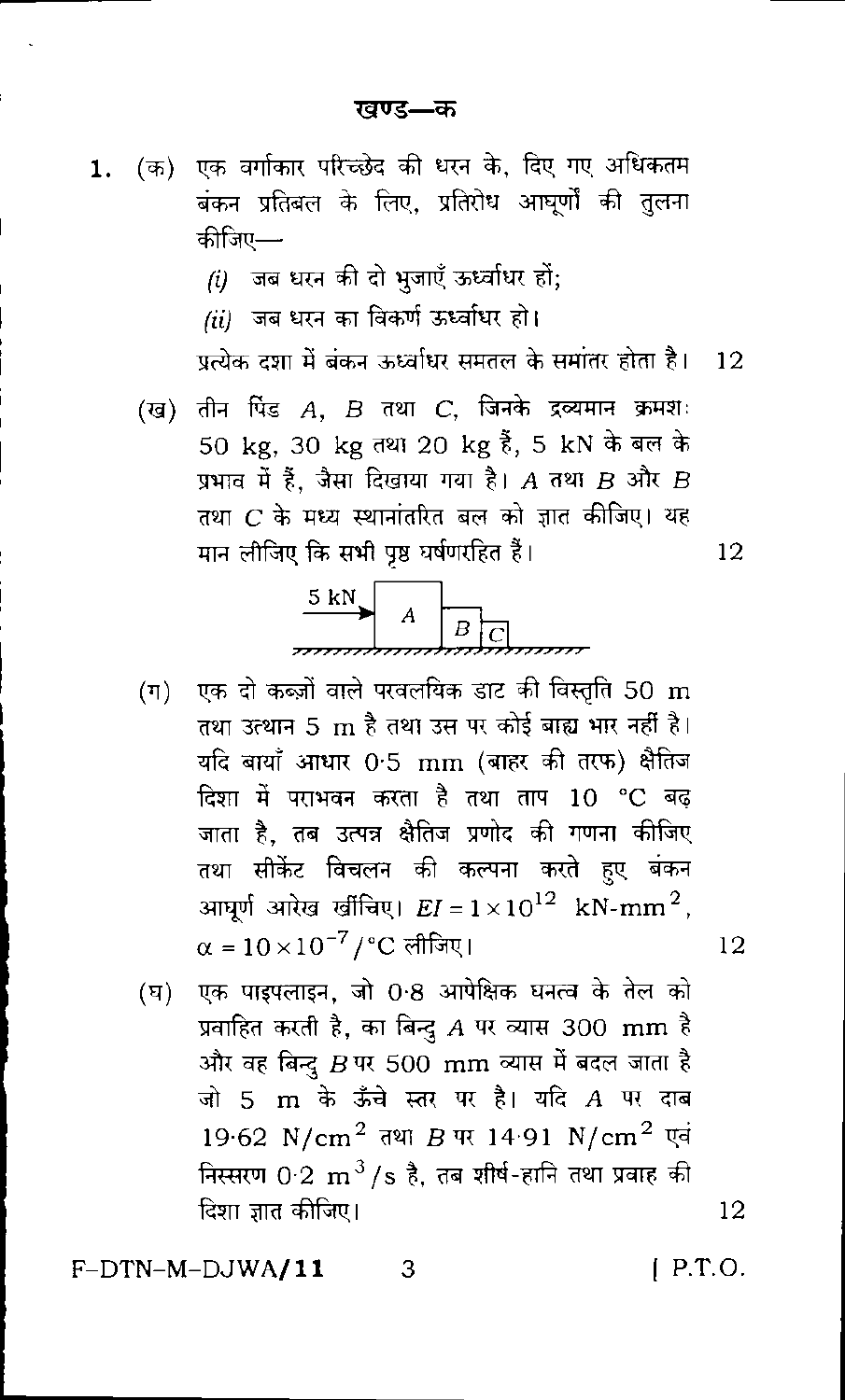*(e)* An expression for the velocity distribution in the boundary layer flow on a flat plate is given as

$$
\frac{u}{U} = a + b\eta + c\eta^2
$$

where  $\eta = \frac{y}{\delta}$ , and *a*, *b* and *c* are constants. u and *U* are velocities at y and  $\delta$  respectively.  $y$  is the distance measured normal to the plate and  $\delta$  is boundary layer thickness. Value of  $u = U$ when  $y = \delta$ . Sketch the boundary layer thickness growth along the flat plate and velocity distribution in the boundary layer. Find the ratio of boundary layer thickness to displacement thickness. 12

**2.** (a) Analyse the continuous beam as shown by moment distribution method. Draw the bending moment diagram. Assume  $EI = constant.$  15



*(b)* A cantilever beam of cross-section 50 mm  $\times$  100 mm is subjected to a compressive force parallel to the longitudinal axis of the beam at the free end. The point of application of the

 $F-DTN-M-DJWA/11$  4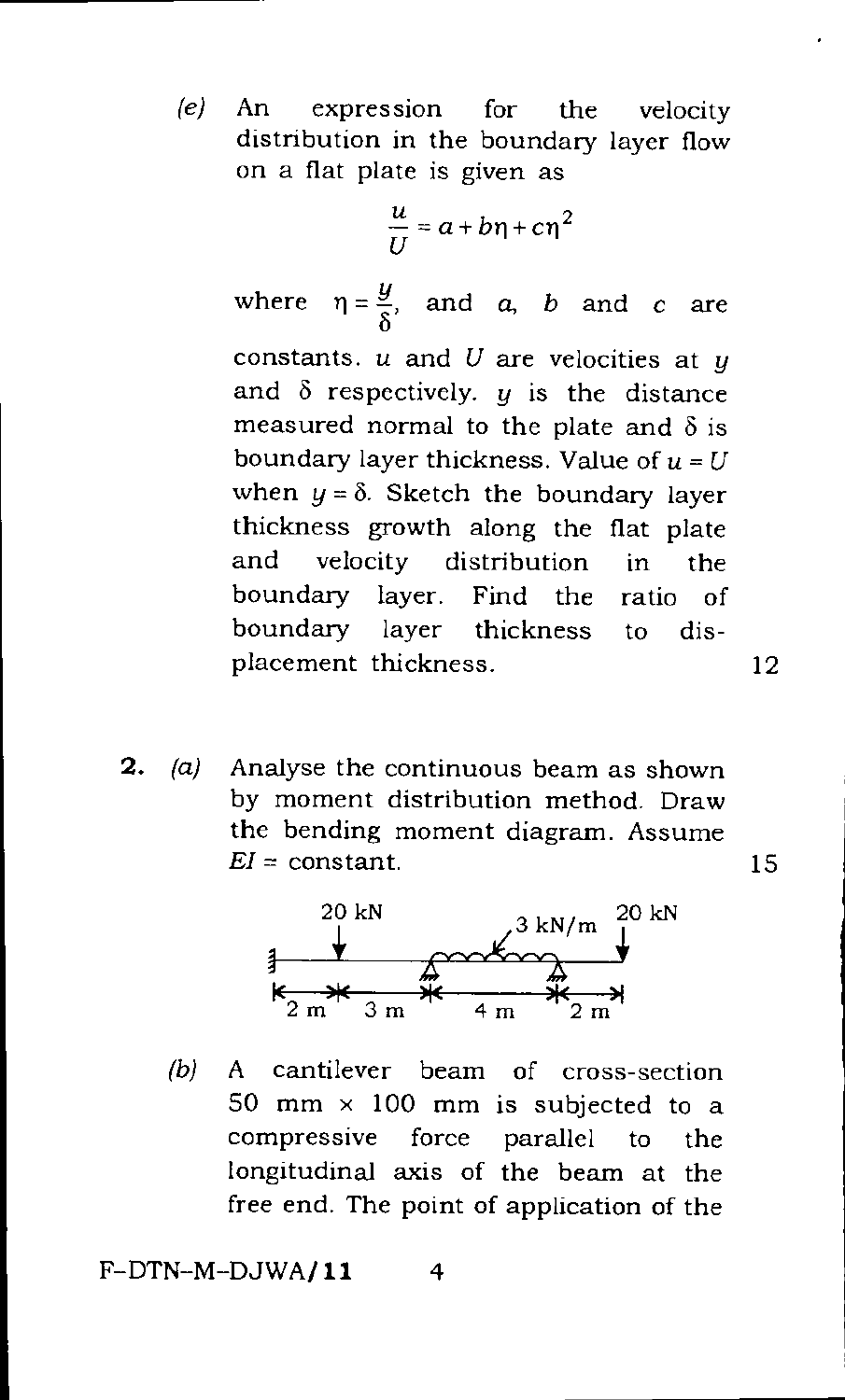(ङ) एक सपाट प्लेट पर सीमांत परत प्रवाह में वेग आबंटन के लिए व्यंजक इस प्रकार है

$$
\frac{u}{U} = a + b\eta + c\eta^2
$$

जहाँ  $\eta = \frac{y}{8}$ , तथा  $a, b$  और  $c$  स्थिरांक हैं।  $u$  तथा  $U$ क्रमशः *u* तथा δ पर वेग व्यक्त करते हैं। *u* प्लेट के लंबवत् नापी गई दूरी है तथा 8 सीमांत परत मोटाई है। जब  $y = \delta$  हो, तब  $u = U$  होता है। सपाट प्लेट की दिशा में सीमांत परत मोटाई में वृद्धि तथा सीमांत परत में वेग आबंटन को चित्रित कीजिए। सीमांत परत मोटाई का विस्थापन मोटाई से अनुपात ज्ञात कीजिए। 12

2. (क) आघूर्ण बंटन विधि द्वारा सतत धरन का, जैसा दिखाया गया है, विश्लेषण कीजिए। इसके लिए बंकन आधूर्ण आरेख र्खीचिए।  $EI =$  स्थिरांक मान लीजिए। 15



(ख) एक प्रास धरन पर, जो 50 mm × 100 mm अनुप्रस्थ काट का है, उसके अनुदैर्घ्य अक्ष के समान्तर मुक्त सिरे पर संपीडन बल लग रहा है। का लगाव-बिन्दु तली की सतह बल से

F-DTN-M-DJWA/11

 $[$  P.T.O.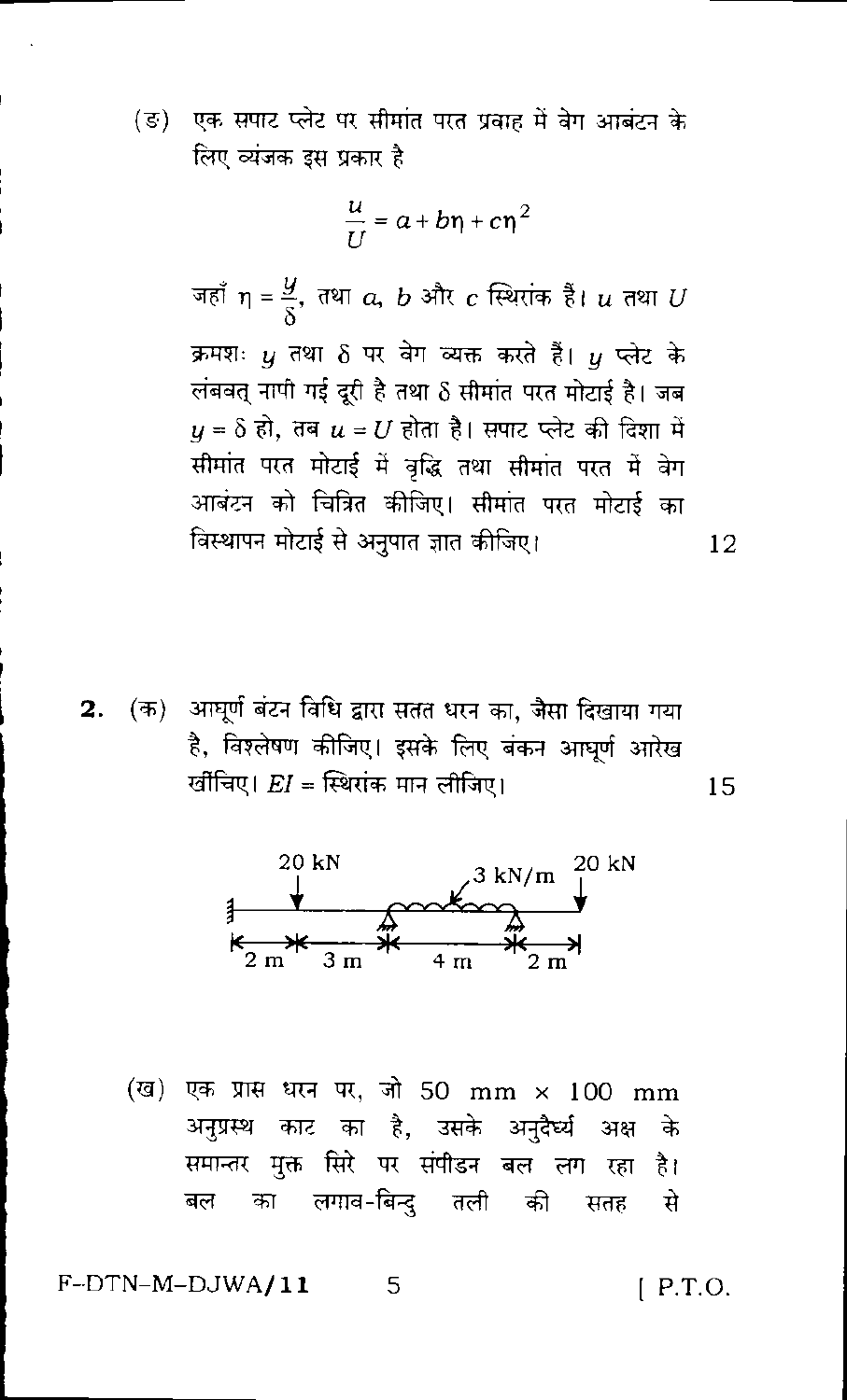load is at 10 mm above the bottom surface on the vertical centroidal axis. The span of the beam is 4 m. Calculate the maximum stresses in the beam. 15

*(c)* Water is flowing at a critical depth of flow =  $1.4$  m in a channel shown in the figure below. Estimate the discharge and specific energy in the channel. 15



*Triangular channel* 

*(d)* The difference in water surface levels in two tanks is 15 m and distance between them is 600 m. Two pipes of diameters 30 cm and 20 cm, and each having equal length, are connected to these tanks. Find the discharge through the pipes when they are connected appropriately in *(i)* series and *(ii)* parallel. The coefficient of friction  $= 0.04$  for each pipe. Use  $h_f = \frac{fLV^2}{2gd}$ . Find the ratio of discharges when the pipes are in parallel to when the pipes are in series. 15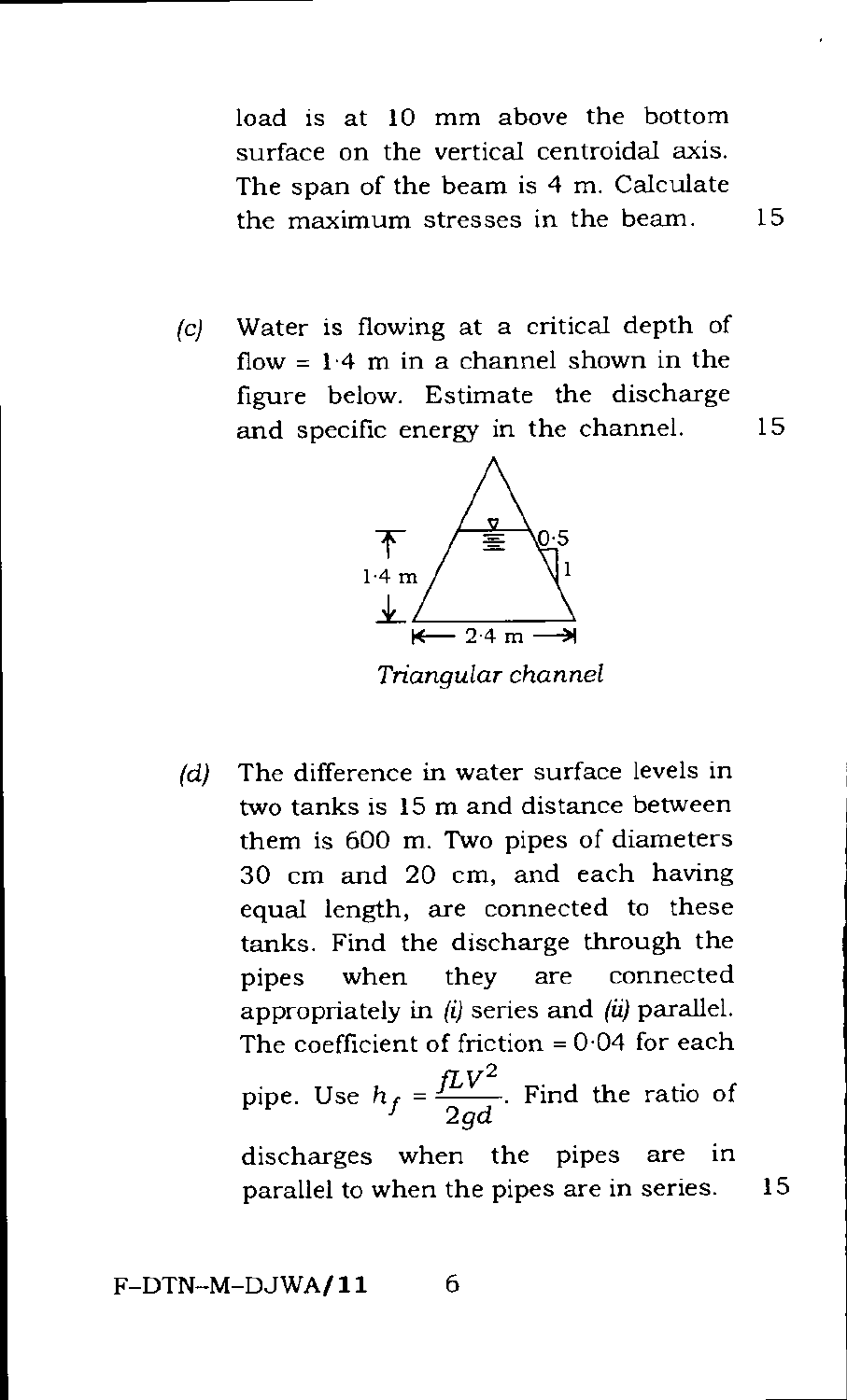10 mm ऊपर ऊर्ध्वाधर केन्द्रक अक्ष पर है। धरन की विस्तृति 4 m है। धरन में अधिकतम प्रतिबलों की गणना कीजिए। 15

(ग) नीचे चित्र में दिखाई गई वाहिका में जल, प्रवाह की कांतिक गहराई = 1·4 m पर प्रवाहित हो रहा है। निस्सरण तथा वाहिका में विशिष्ट ऊर्जा का आकलन कीजिए।



(घ) दो टंकियों में जल की सतहों में अंतर 15 m है तथा उनके बीच की दरी 600 m है। दो पाइप जिनके व्यास 30 cm तथा 20 cm हैं और जिनकी लंबाई बराबर है, इन टंकियों से जुड़े हैं। पाइपों से निस्सरण ज्ञात कीजिए जब वे समुचित रूप से जोड़े गए हैं *(i)* श्रेणी में तथा *(ii)* समांतर में। प्रत्येक पाइप के लिए घर्षण गुणांक = 0·04 है।  $h_f = \frac{fLV^2}{2ad}$  प्रयुक्त कीजिए। पाइपों के समांतर तथा श्रेणी जोड़ के निस्सरणों का अनुपात ज्ञात कीजिए।

 $F-DTN-M-DJWA/11$ 

 $[$  P.T.O.

15

15

 $\overline{7}$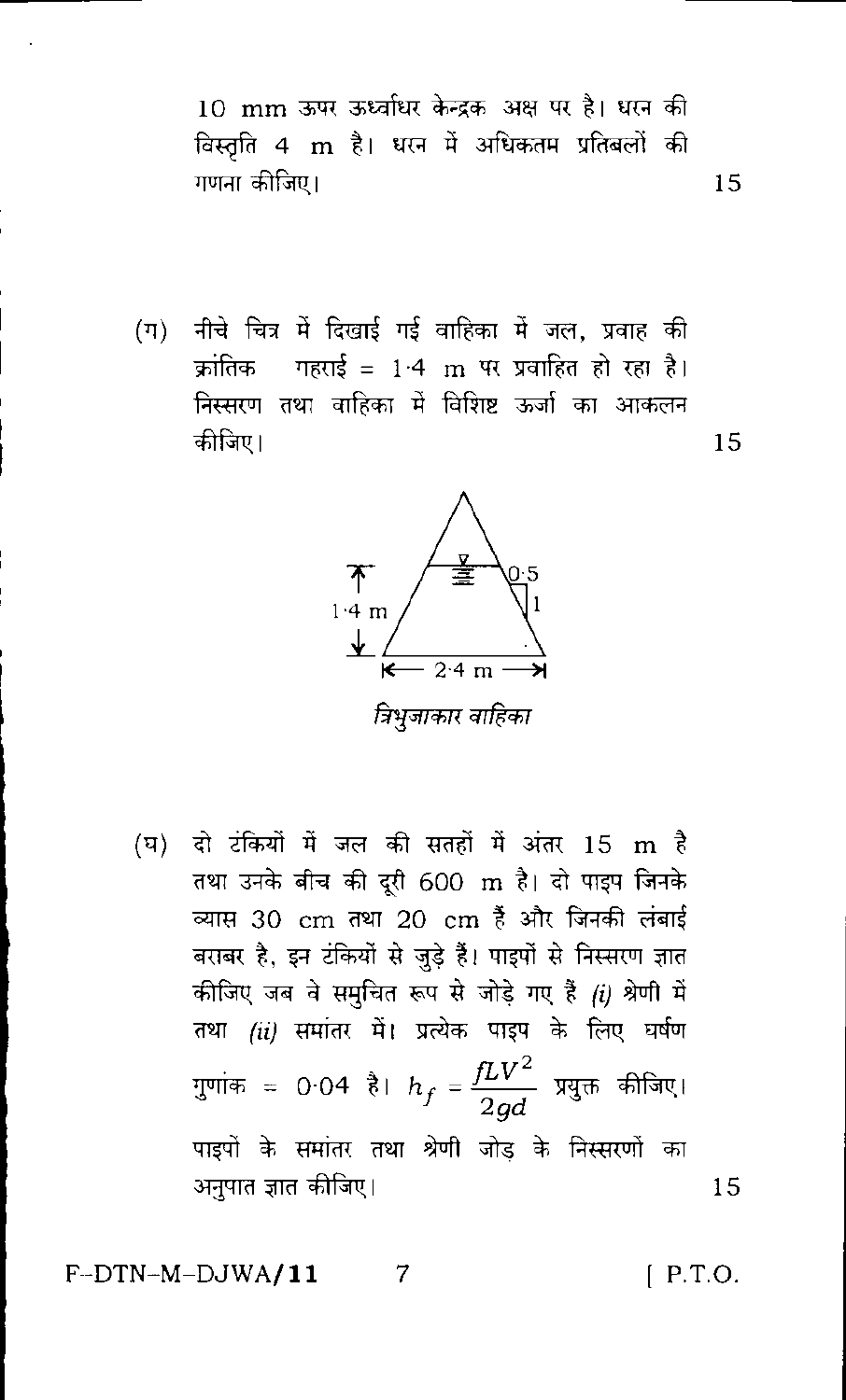**3.** (a) Determine the plastic moment capacity of the frame as shown. Assume  $EI = constant.$  15



(b) Draw the bending moment and shear force diagram of the beam as shown. *El =* constant. 15



(c) Derive Euler's equation of motion along a streamline for an ideal fluid flow stating clearly the assumptions. Explain how this is integrated to get Bernoulli's equation along a streamline. How is this

 $F-DTN-M-DJWA/11$  8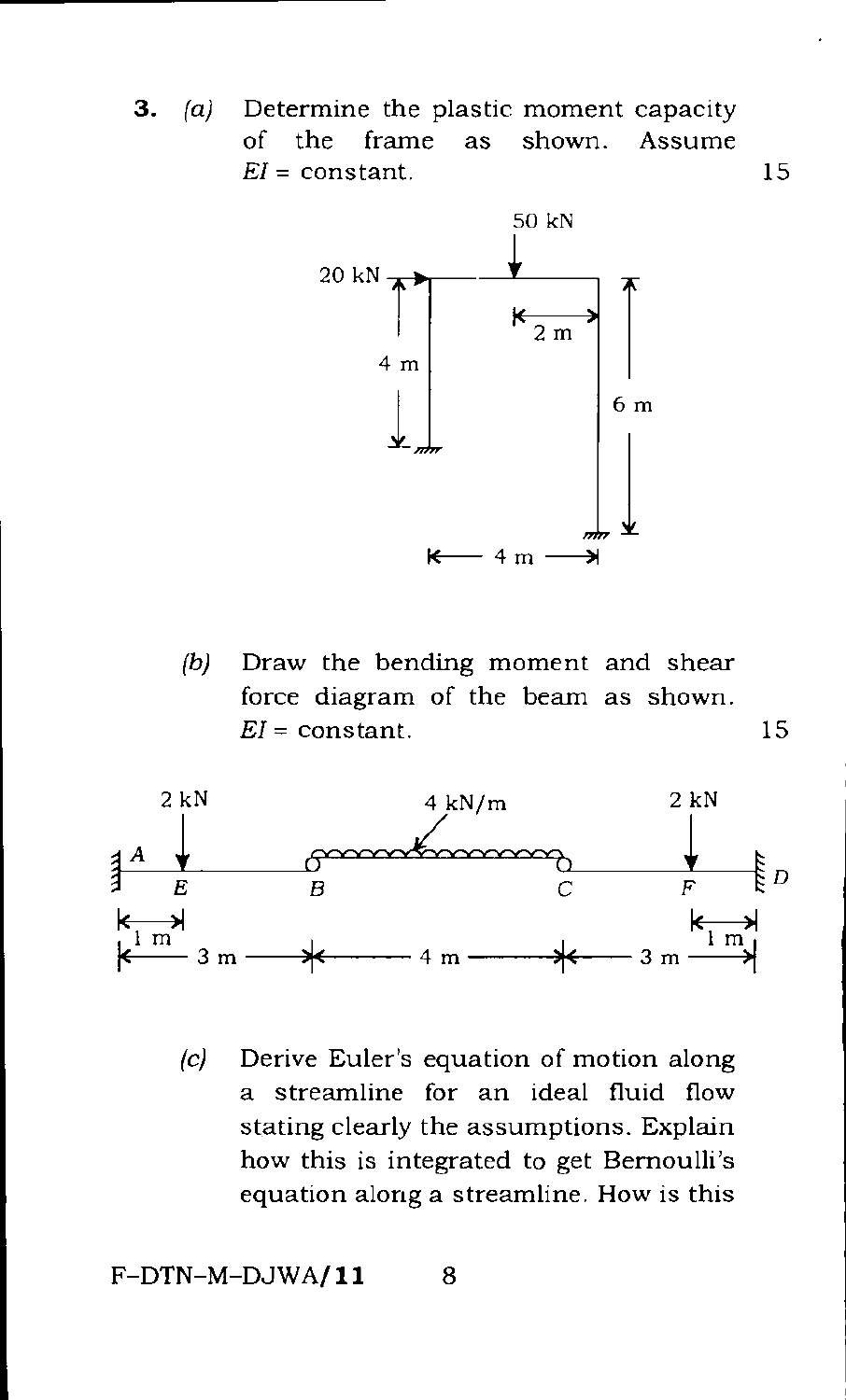3. (क) दिखाए गए फ्रेम की पराप्रत्यास्थ आघूर्ण क्षमता ज्ञात कीजिए।  $EI = \widehat{k}$ थरांक मान लीजिए। 15



(ख) दिखाए गए धरन के लिए बंकन आघूर्ण तथा अपरूपण बल आरेख खींचिए।  $EI =$  स्थिरांक। 15



(ग) कल्पनाओं का स्पष्ट उल्लेख करते हुए, एक आदर्श तरल प्रवाह के लिए एक धारा-रेखा की दिशा में ऑयलर का गति समीकरण व्युत्पन्न कीजिए। स्पष्ट कीजिए कि कैसे इसका समाकलन करके धारा-रेखा की दिशा में बर्नूली

#### F-DTN-M-DJWA/11

 $[$  P.T.O.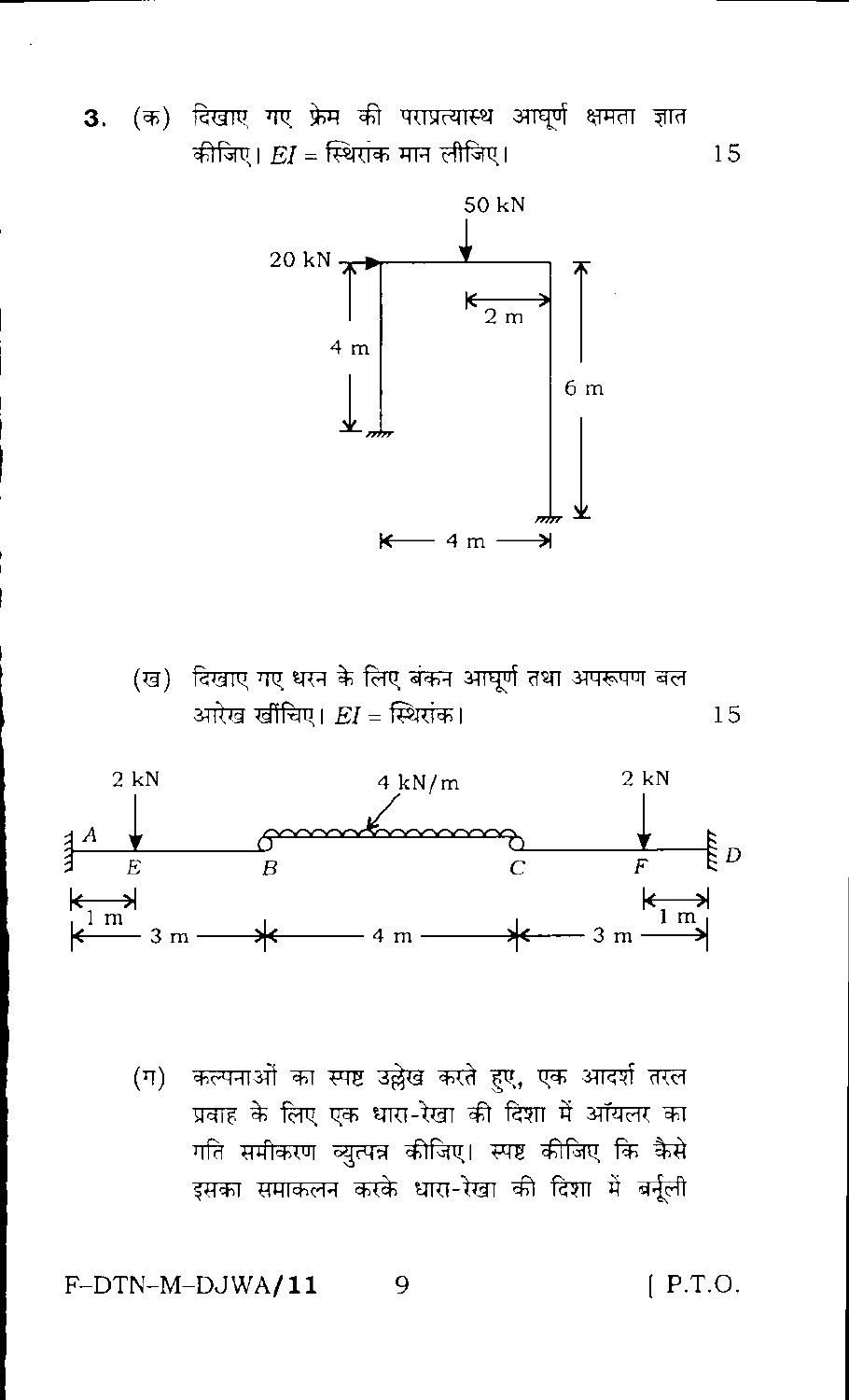equation modified while applying in practice? Draw a relevant sketch pertaining to Bernoulli's equation components for flow in an upward inclined converging pipe. 15

- *(d)* An inward reaction turbine has an external diameter 12 m and breadth 0.3 m. If the velocity of flow at inlet is 3 m/s, find the mass of the water passing through the turbine per second. Assume 15 percent of the area of flow is blocked by blade thickness. If the speed of the runner is 240 r.p.m. and guide blade angle at inlet is 15° to the wheel tangent, draw inlet velocity triangle and find-
	- $(i)$  the runner vane angle at inlet;
	- $(ii)$  the velocity of the wheel at inlet;
	- (iii) the absolute velocity of water leaving the guide blade;
	- *(iu)* the relative velocity of water entering the runner vane. 15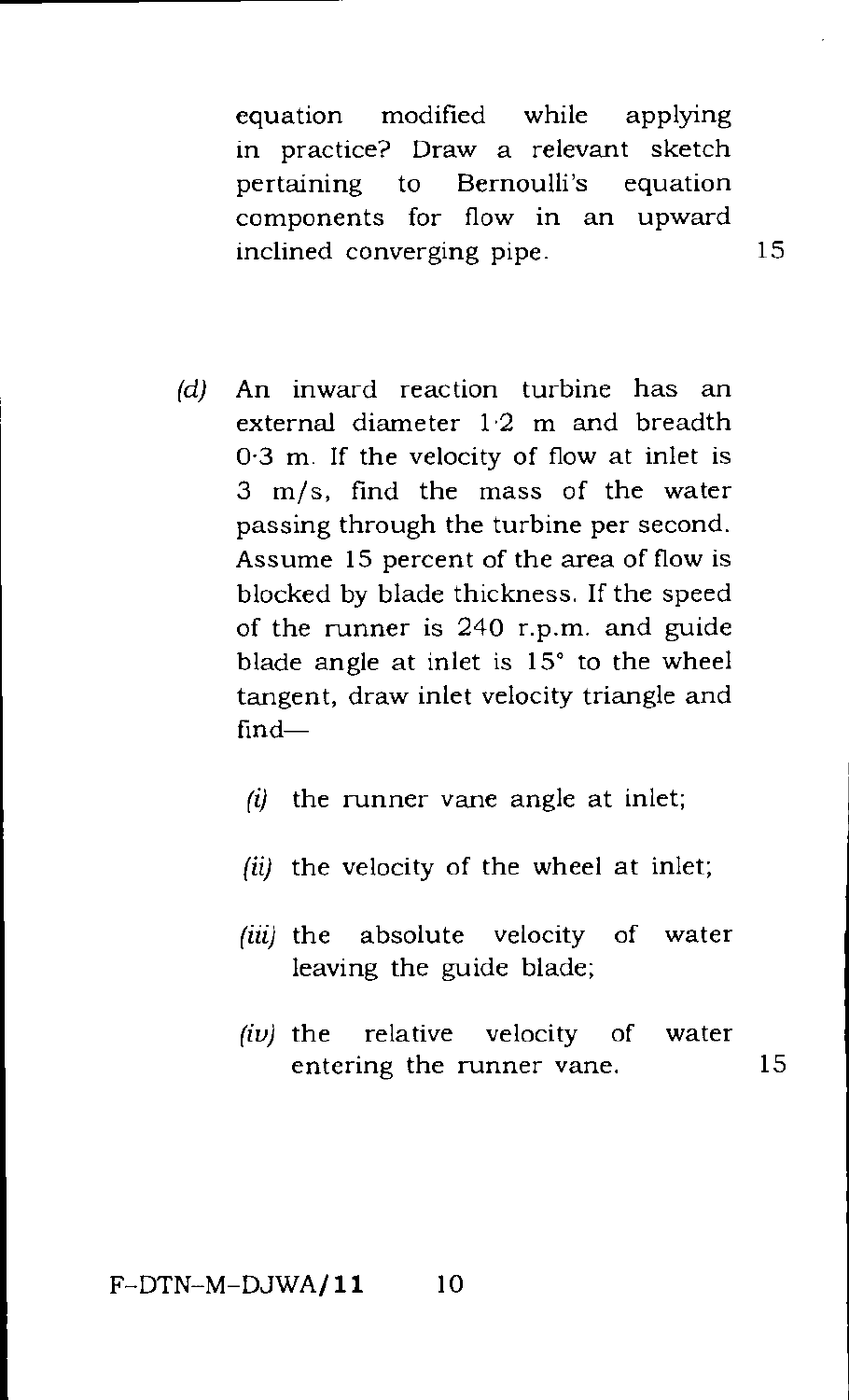समीकरण प्राप्त किया जाता है। व्यवहार में उपयोग के लिए इस समीकरण में कैसे संशोधन किया जाता है? ऊपर की ओर नत अभिसारी पाइप में प्रवाह के लिए बर्नुली समीकरण के घटकों से संबंधित संगत चित्र बनाइए।

15

- (घ) एक भीतरी प्रतिक्रिया टरबाइन का बाह्य व्यास 1·2 m तथा चौडाई 0.3 m है। यदि अंतर्गम पर प्रवाह वेग 3 m/s है, तब प्रति सेकंड टरबाइन से होकर जाने वाले जल का द्रव्यमान ज्ञात कीजिए। यह मान लीजिए कि प्रवाह का 15 प्रतिशत क्षेत्र ब्लेड मोटाई के कारण अवरुद्ध रहता है। यदि स्नर की चाल 240 r.p.m. हो तथा अंतर्गम पर गाइड ब्लेड कोण पहिए स्पर्श-रेखा से 15° है. तब अंतर्गम वेग त्रिभुज खींचिए तथा ज्ञात कीजिए—
	- (i) अंतर्गम पर रनर वेन कोण:
	- (ii) अंतर्गम पर पहिए का वेग:
	- *(iii)* गाइड ब्लेड से निकलने वाले जल का निरपेक्ष वेग;

 $f(\nu)$  रनर वेन में प्रवेश कर रहे जल का आपेक्षिक वेग। - 15

 $F-DTN-M-DJWA/11$  11  $[$  P.T.O.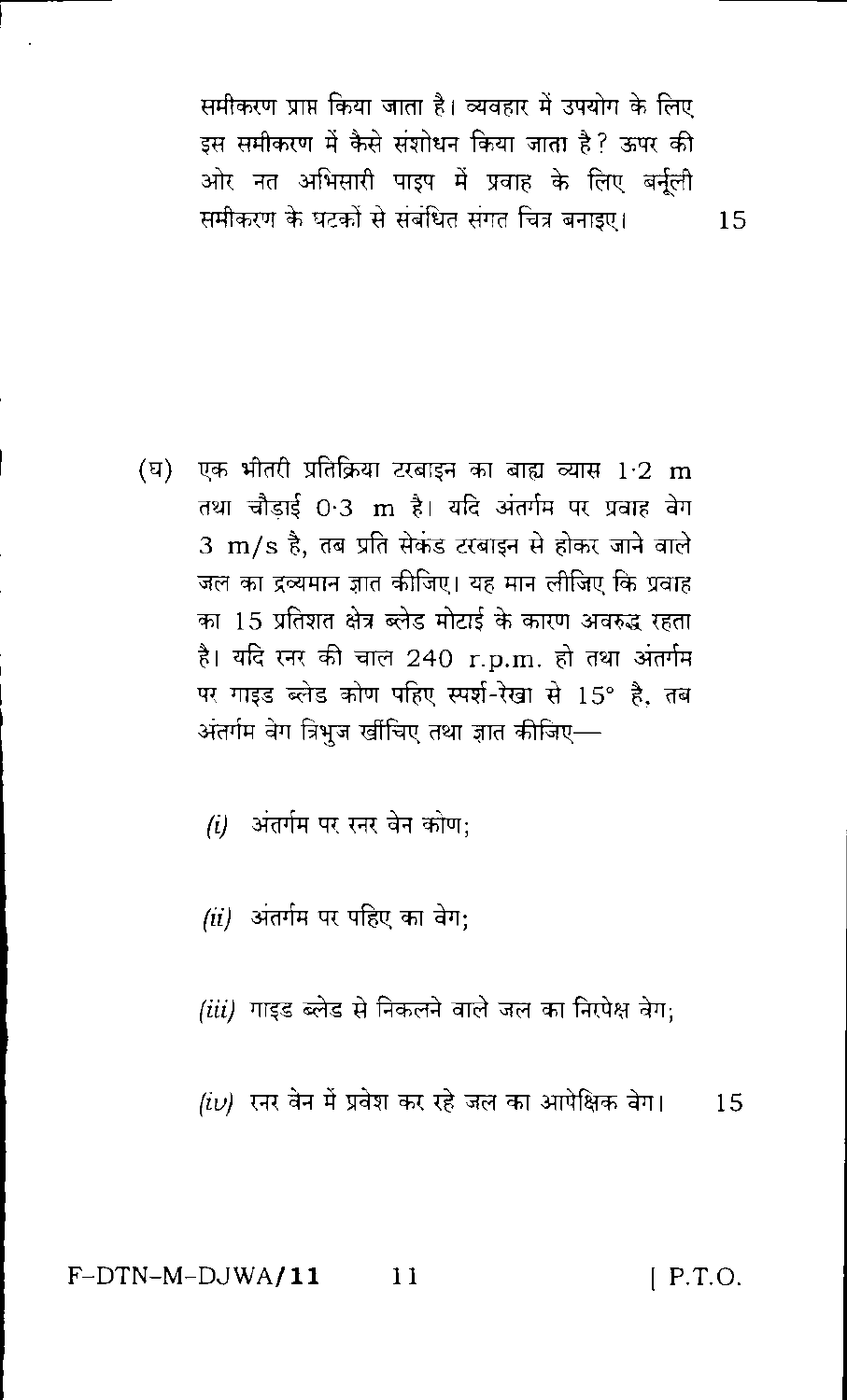**4.** (a) Calculate the maximum load *P* that can be applied on the frame as shown. Yield stress =  $320$  MPa and  $E = 210$  GPa. 15



*C/S of the members* 

*(b)* Draw the influence line diagram for forces in the members  $(1)$ ,  $(2)$  and  $(3)$  of the truss as shown assuming loads are moving on the bottom chord. 15



 $F-DTN-M-DJWA/11$  12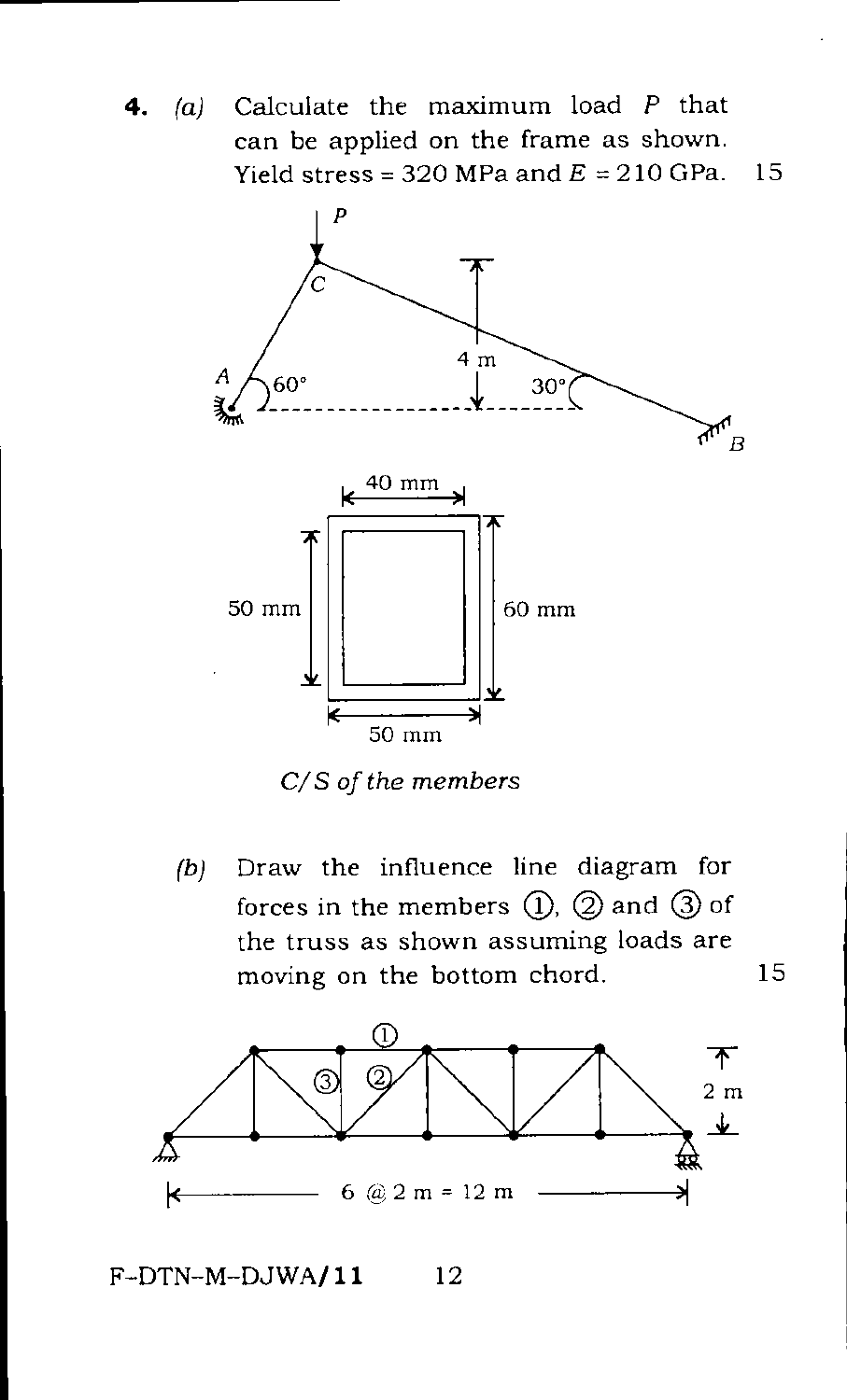$4.$ 

(क) फ्रेम पर लगाये जा सकने वाला अधिकतम भार  $\boldsymbol{P}$ , जैसा चित्र में दिखाया गया है, की गणना कीजिए। पराभवन प्रतिबल = 320 MPa तथा  $E = 210$  GPa है। 15



अवयवों के अनुप्रस्थ काट

(ख) यह कल्पना करते हुए कि भार निचले जीवा पर चल रहा है, कैंची के अवयवों (1), (2) तथा (3) में लगने वाले बलों के लिए प्रभाव रेखा आरेख खींचिए। 15



F-DTN-M-DJWA/11 13  $[$  P.T.O.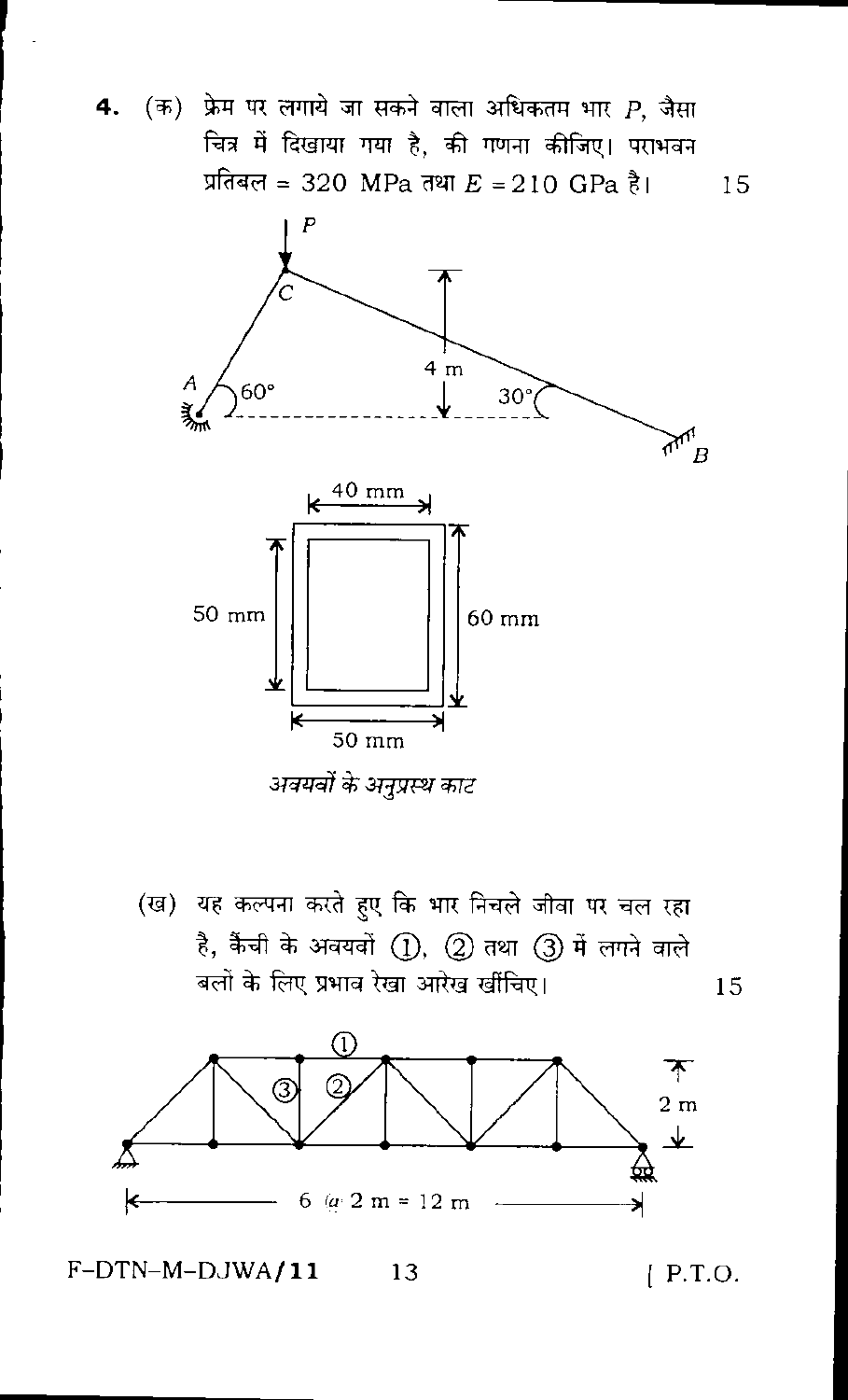- *(c)* A jet of water of diameter 100 mm strikes a curved vane at its centre with a velocity of 15 m/s. The curved vane is moving with a velocity of  $7 \text{ m/s}$  in the direction of the jet. The jet is deflected through an angle of 160°. Assuming the vane is smooth, find—
	- *(1)* the force exerted on the vane in the direction of the jet;
	- (ii) the power of the jet;
	- (iii) the efficiency.

A series of vanes are attached to a rotating wheel such that jet always strikes the vane. Find *(i), (ii)* and *(iii)* of the above case for this situation also. 15

- *(d)* A liquid of specific gravity 1.6 is flowing upwards at the rate of  $0.1 \text{ m}^3/\text{s}$ through a vertical venturi meter with an inlet diameter of 0.3 m and throat diameter of 0.15 m. The coefficient of discharge is 0.98. The vertical distance between the pressure tappings is 0.5 m.
	- (i) Find the difference in readings of the two pressure gauges, which are connected to the two pressure tappings.
	- (ii) Find the difference in levels of mercury columns of the differential manometer connected to the tappings in place of pressure gauges.
	- (iii) Sketch the arrangement showing the details. 15

 $F-DTN-M-DJWA/11$  14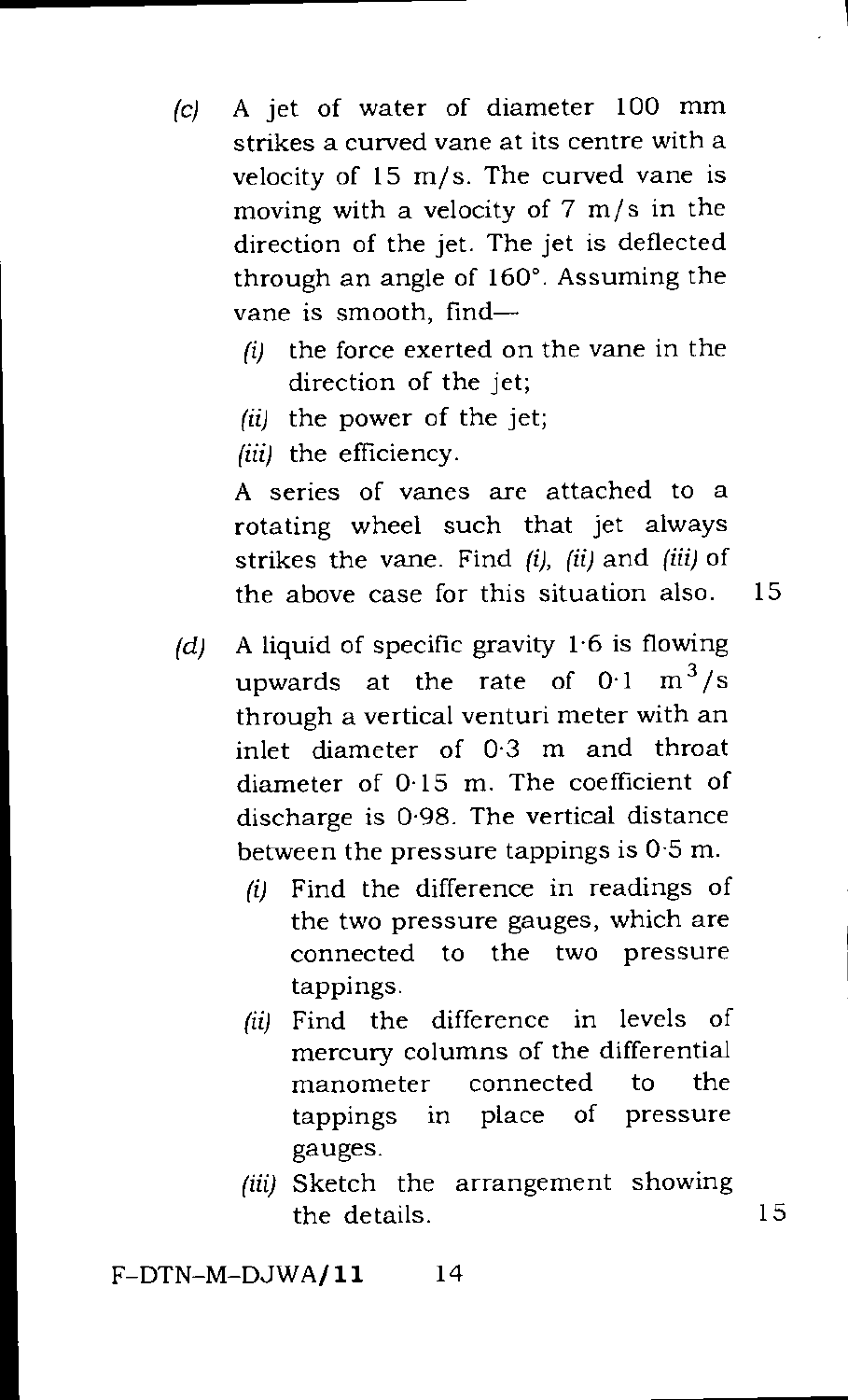- $(\Pi)$ जल का एक 100 mm व्यास वाला प्रधार एक वक्र वेन के केन्द्र पर 15 m/s के वेग से टकराता है। वक्र वेन प्रधार की दिशा में 7 m/s के वेग से गति कर रही है। प्रधार 160° के कोण पर विक्षेपित हो जाती है। वेन को चिक्कण मानते हुए, ज्ञात कीजिए-
	- (i) प्रधार की दिशा में बेन पर लगा बल:
	- $(ii)$  प्रधार की शक्ति:

*(iii)* दक्षता।

एक घूर्णन कर रहे चक्र पर कई वेनों को ऐसे लगाया गया है कि प्रधार हमेशा वेन से टकराती है। इस अवस्था के लिए भी उपर्युक्त (i), (ii) तथा (iii) को ज्ञात कीजिए।

15

- (घ) एक ऊर्ध्वाधर वेंदुरी मीटर में, जिसका अंतर्गम व्यास 0.3 m तथा कंठ व्यास 0.15 m है, 1.6 आपेक्षिक घनत्व का द्रव ऊपर की ओर प्रवाहित हो रहा है जिसकी प्रवाह दर  $0.1 \text{ m}^3/\text{s}$  है। इसका निस्सरण गुणांक 0.98 है। दाब टैपनों के मध्य ऊर्ध्वाधर दुरी 0.5 m है।
	- $(i)$  दोनों दाब टैपनों में लगाए गए दाबमापी के पाठ्यांकों में अंतर ज्ञात कीजिए।
	- (ii) यदि दाबमापी के स्थान पर दोनों टैपनों में विभेदी मैनोमीटर लगा हो, तो उसके पारद स्तरों के मध्य अंतर जात कीजिए।
	- (iii) सभी विवरणों को दर्शाते हुए व्यवस्था रेखाचित्र 15 बनाइए।

F-DTN-M-DJWA**/11** 15  $1$  P.T.O.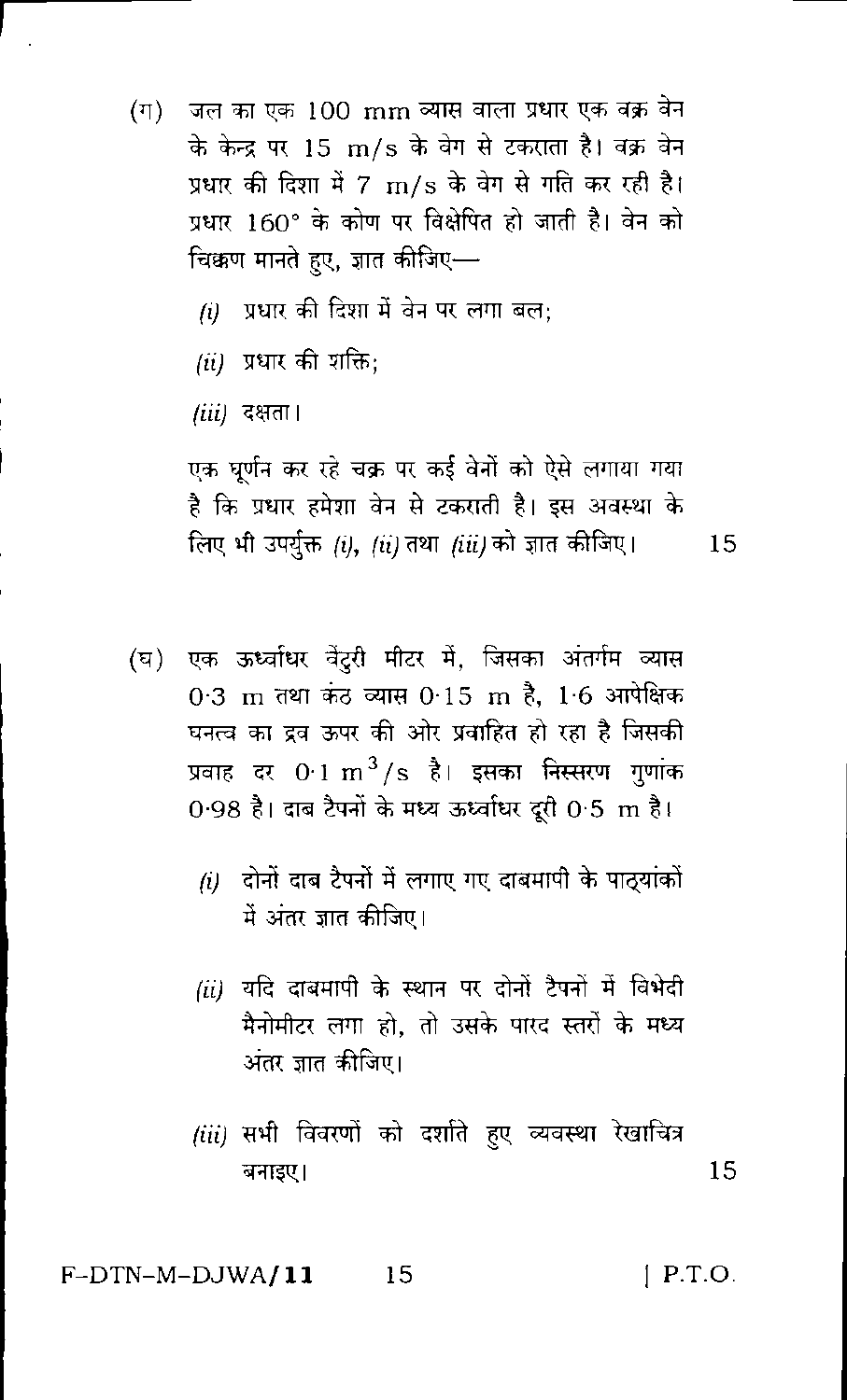- **5.** *(a)* A reinforced concrete rectangular section of size 300 mm  $\times$  600 mm (effective depth) is reinforced with three bars of 20 mm dia. Determine the safe uniformly distributed working load that the beam can carry over a simply supported effective span of 5 m. Do not ignore self-weight of the beam. Concrete used is M 20 grade and steel used is Fe 415. Use limit state method. 12
	- (b) A short reinforced concrete column of size 300 mm  $\times$  300 mm is reinforced with four HYSD bars of Fe 415 having 20 mm dia. Concrete used is M 20. Determine the safe working load that the column can carry. If the load is doubled and steel amount is kept the same, find the required section of square column. Use limit state method. 12
	- (c) Which law controls the wet analysis? Give assumptions and limitations of the law. 12
	- (d) What is quicksand phenomenon? How does it happen and how is it remedied? 12
	- (e) What is earth pressure at rest? Explain it considering active and passive pressure. 12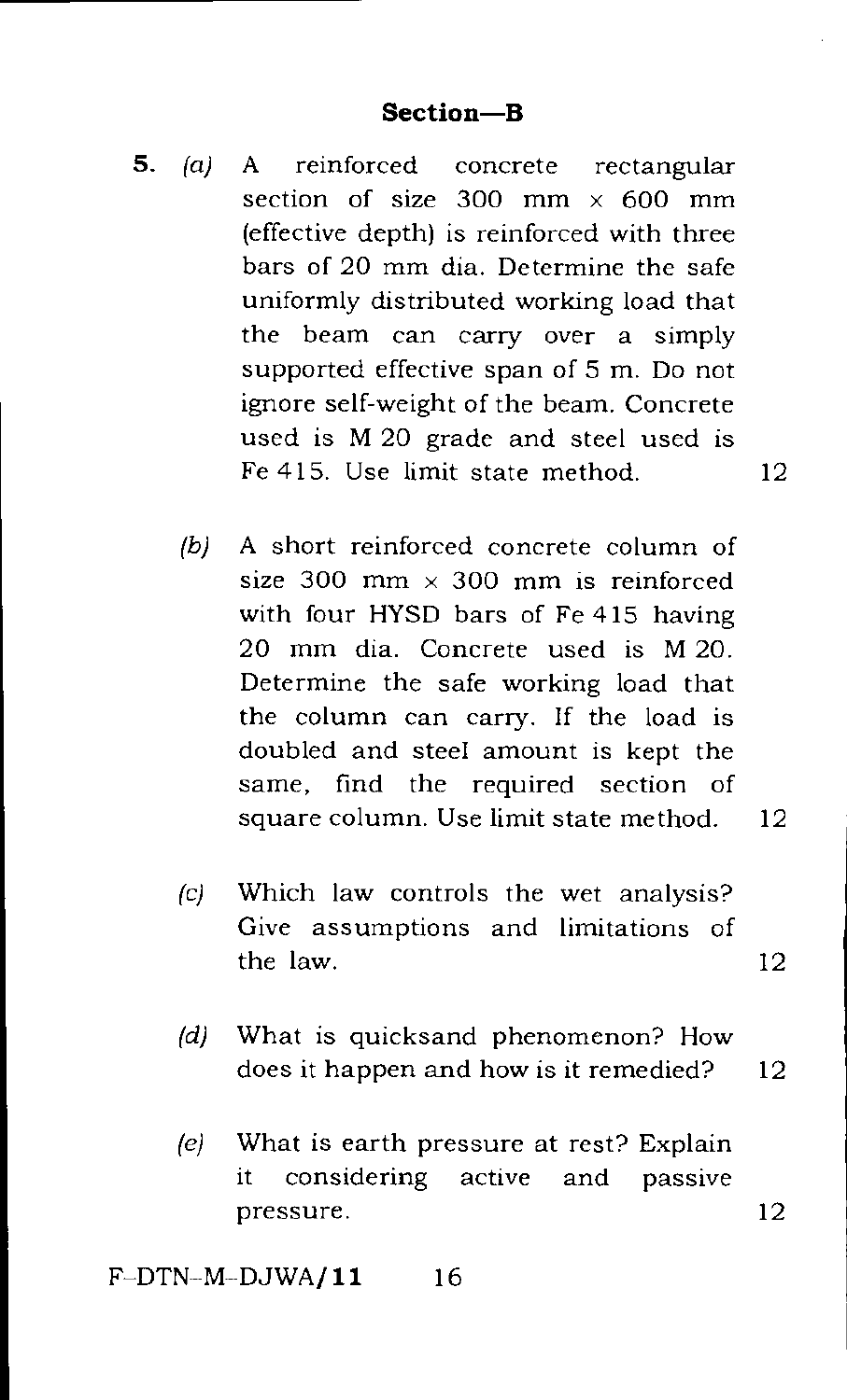- 5. (क) एक प्रतिबलित कक्रीट आयताकार परिच्छेद, जिसकी आमाप 300 mm  $\times$  600 mm (प्रभावी गहराई) है, 20 mm व्यास की तीन छड़ों से प्रतिबलित है। वह एकसमान बंटित कार्यकारी भार ज्ञात कीजिए, जिसे धरन सुरक्षापूर्वक 5 m की सरल आधारित प्रभावी विस्तृति पर वहन कर सके। धरन के स्वयं के भार को नगण्य न मानिए। प्रयुक्त कंक्रीट M 20 कोटि का है तथा प्रयुक्त इस्पात Fe 415 कोटि का है। सीमा अवस्था विधि का प्रयोग कीजिए।
	- (ख) एक छोटा प्रतिबलित कंक्रीट स्तंभ, जिसकी आमाप 300 mm × 300 mm है. 20 mm व्यास की चार HYSD छड़ों से. जो Fe 415 की हैं. प्रतिबलित किया गया है। प्रयुक्त कंक्रीट M 20 कोटि का है। सुरक्षित कार्यकारी भार ज्ञात कीजिए जो स्तंभ वहन कर सके। यदि भार को दो गुना कर दिया जाय तथा इस्पात की मात्रा वही रहे. तब वर्गाकार स्तंभ का आवश्यक परिच्छेद ज्ञात कीजिए। सीमा अवस्था विधि का उपयोग कीजिए।
- 12

12

- (ग) कौन-सा नियम आर्द्र विश्लेषण को नियंत्रित करता है? नियम की कल्पनाओं तथा सीमाओं का उल्लेख कीजिए। 12
- ्द्रतबालू घटना किसे कहते हैं? यह कैसे घटित होती है  $(\overline{u})$ तथा इसका निराकरण कैसे करते हैं? 12
- (ङ) स्थिर अवस्था में भूमि दाब क्या है? सक्रिय तथा निष्क्रिय दाब का संज्ञान लेते हुए स्पष्ट कीजिए। 12

 $[$  P.T.O. F-DTN-M-DJWA/11  $17$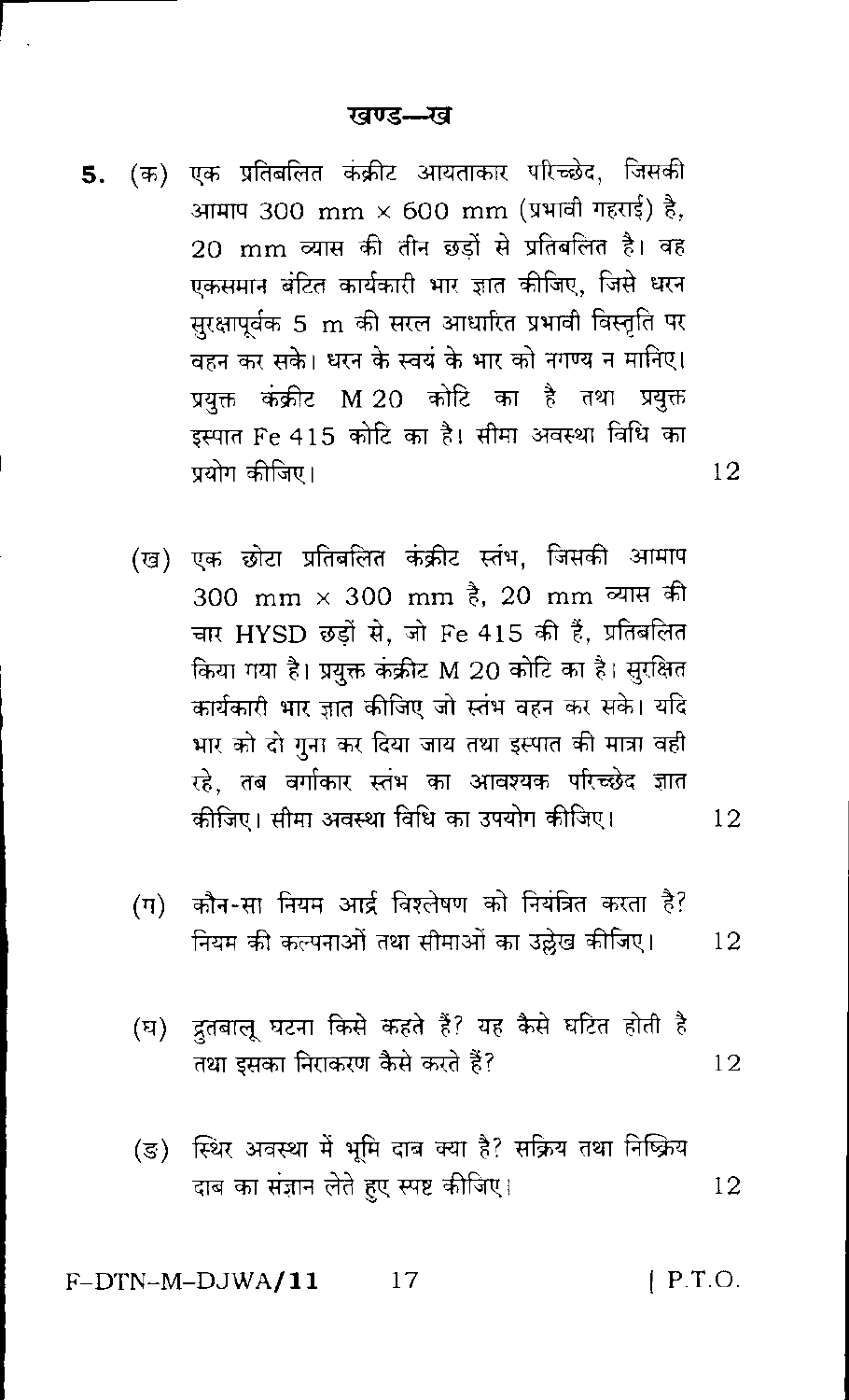**6.** (a) The following figure shows the flight of staircase of a hospital building which is simply supported on two walls at two ends. Assume suitable live load, finish load and other dead loads :



For the given data—

- *(1)* find at which section, the maximum moment will occur;
- (ii) find the total steel and give total number of bars of particular dia to be provided in the flight;
- (iii) find the nominal shear stress at critical section;
- $(iv)$  show the detailing of reinforcement at A without any curtailment of main longitudinal bars.

No need to apply deflection check. Use limit state method. 15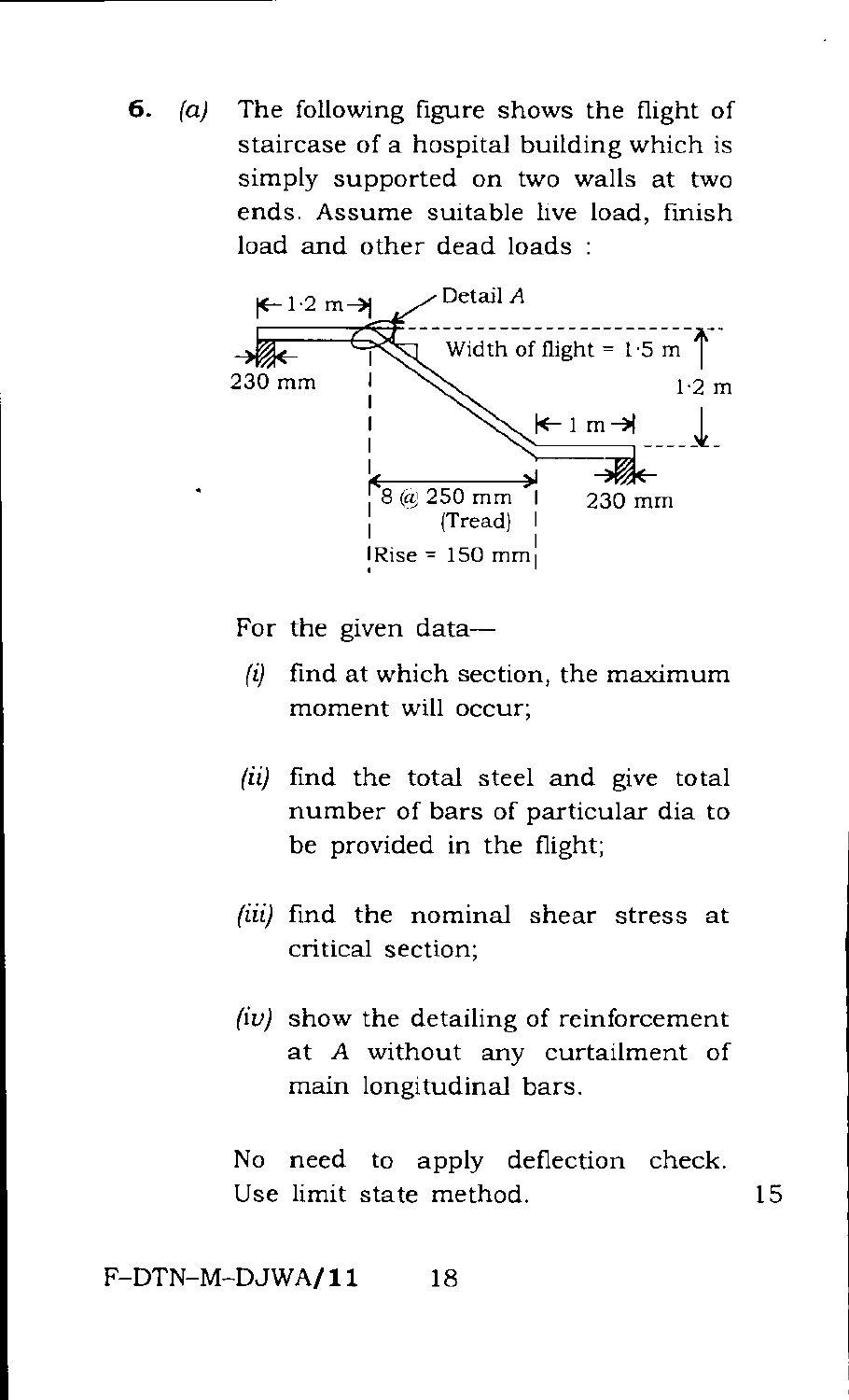6. (क) नीचे दिए चित्र में एक अस्पताल भवन की सोपान-पंक्ति को दिखाया गया है, जो दोनों सिरों पर दो दीवारों पर सरल आधारित है। समुचित चल भार, परिष्कृति भार तथा अन्य अचल भारों को मान लीजिए:



दिए गए आँकड़ों के लिए---

- $(i)$  ज्ञात कीजिए कि किस जगह अधिकतम आधूर्ण उत्पन्न होगा:
- (ii) सोपान-पंक्ति में प्रयुक्त कुल इस्पात तथा विशिष्ट व्यास वाले कुल छड़ों की संख्या बताइए.
- (iii) क्रांतिक परिच्छेद पर प्रसामान्य अपरूपण प्रतिबल ज्ञात कीजिए:
- (iv) A पर मुख्य अनुदैर्घ्य छड़ों की रुकावट के बिना प्रबलन का विवरण दीजिए।

विक्षेप जाँच की कोई आवश्यकता नहीं है। सीमा अवस्था विधि का प्रयोग कीजिए। 15

 $[$  P.T.O. F-DTN-M-DJWA**/11** 19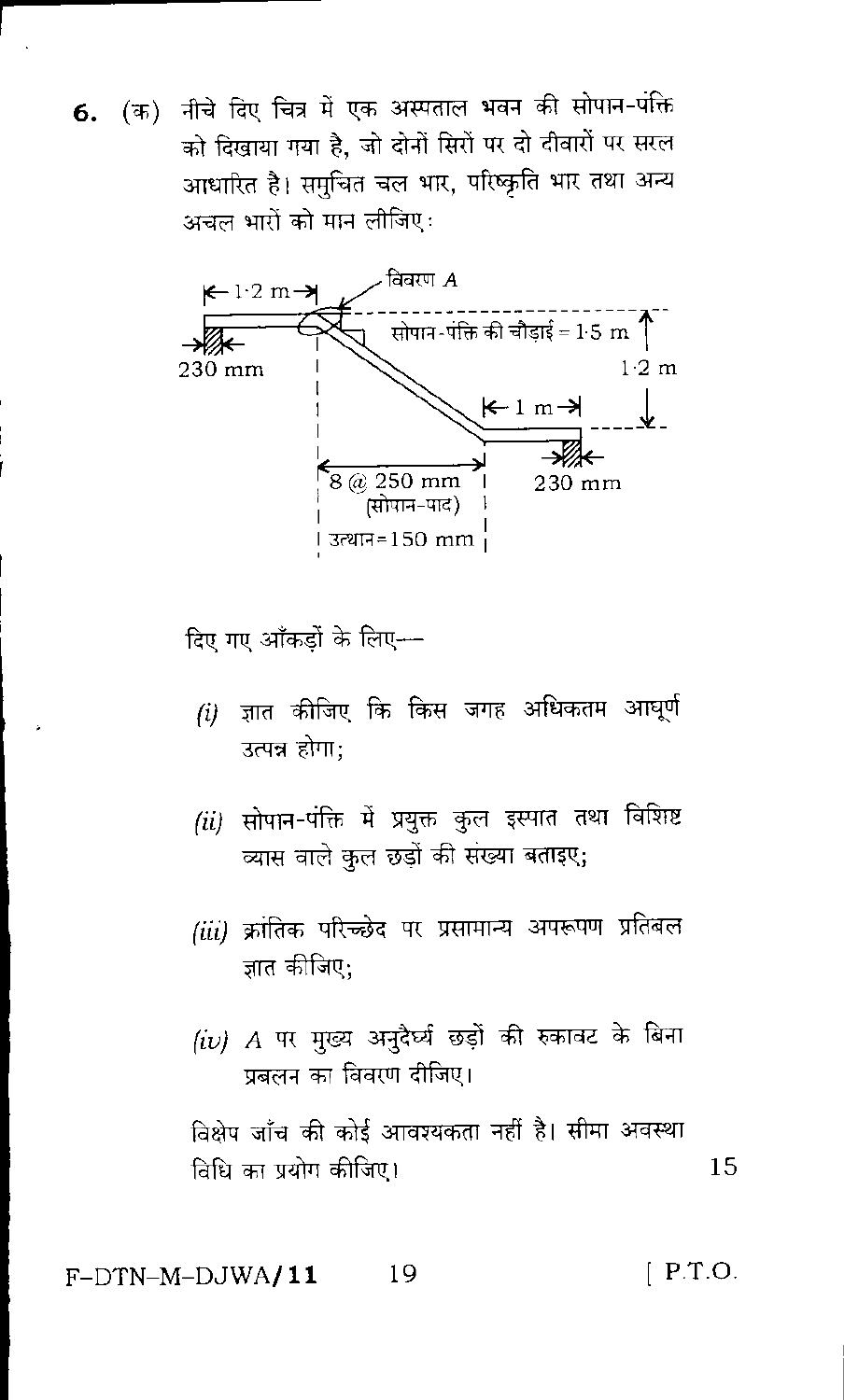*(b)* The following figure shows the plan of slab of a framed building. It consists of several panels with different edge conditions :



The positive and negative short-span and long-span factored moments are given in the table for three panels :

| Slab            | Short-span moments in<br>kN-m per m width |                    | Long-span moments in<br>kN-m per m width |                   |
|-----------------|-------------------------------------------|--------------------|------------------------------------------|-------------------|
|                 | $(+)$ ve<br>moment                        | $(-)$ ve<br>moment | $(+)$ ve<br>moment                       | $(-)ve$<br>moment |
| $S_{1}$         | $13-5$                                    | 17.9               | 118                                      | 1586              |
| $S_2$           | 10 8                                      | 14.5               | 9.46                                     | 12.5              |
| $\mathcal{S}_3$ | 7.34                                      | 9.72               | 5.18                                     | 6.91              |

From the given moments, work out positive and negative bending moment coefficients, and indicate for which edge condition and for which long-span to short-span ratio, they are applicable. 15

 $F-DTN-M-DJWA/11$  20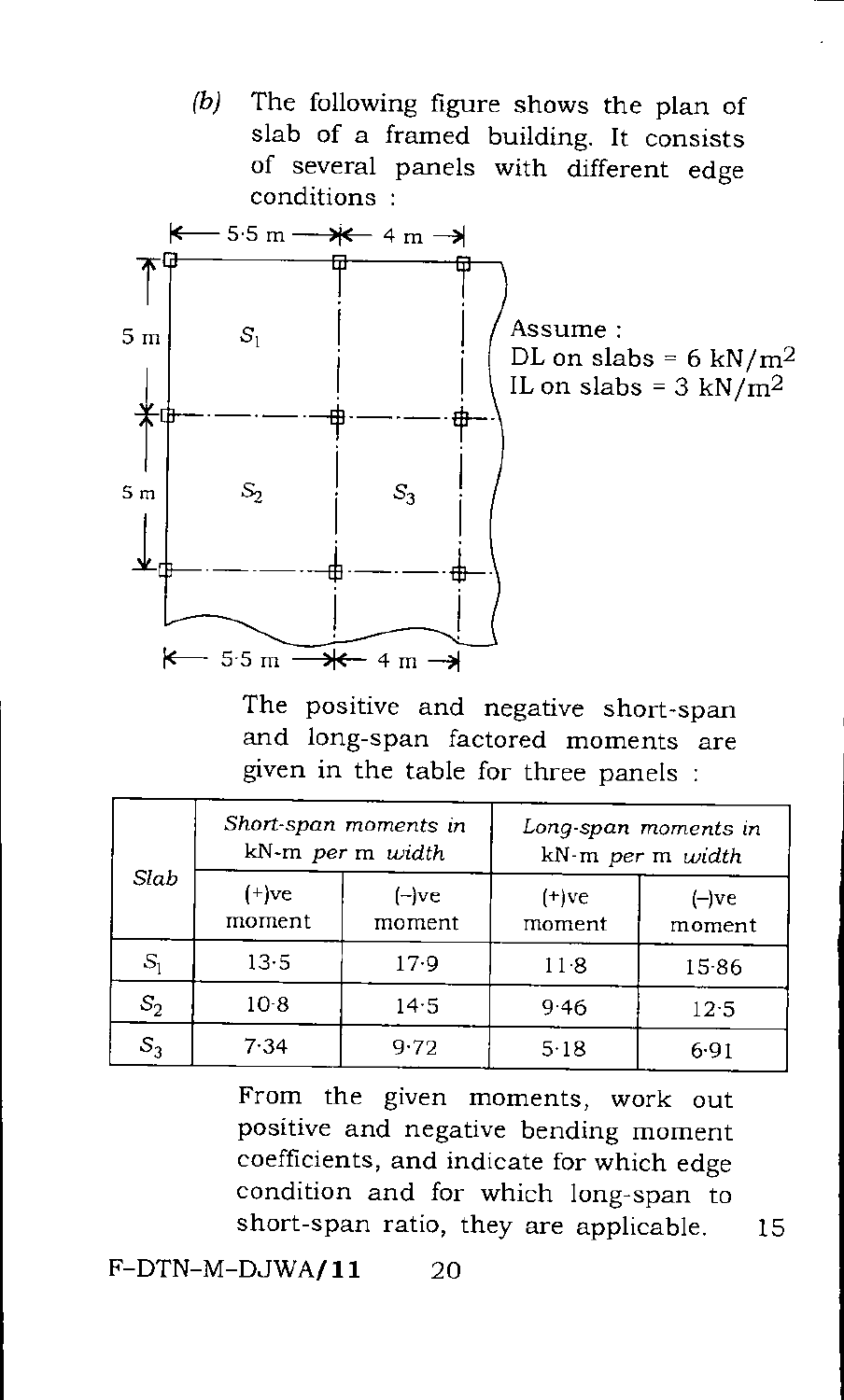



तीन पैनलों के लिए धनात्मक एवं ऋणात्मक छोटे तथा लंबे विस्तृति के विभाजित आघूर्ण तालिका में दिए गए हैं:

|       | छोटी विस्तृति आधूर्ण<br>kN-m प्रति m चौड़ाई में |                | लंबी विस्तृति आघूर्ण<br>kN-m प्रति m चौड़ाई में |                |
|-------|-------------------------------------------------|----------------|-------------------------------------------------|----------------|
| छतफ्ट | धनात्मक आघूर्ण                                  | ऋणात्मक आघूर्ण | धनात्मक आघुणे                                   | ऋणात्मक आघूर्ण |
| $S_1$ | 13.5                                            | 17.9           | $11-8$                                          | 1586           |
| $S_2$ | 10.8                                            | 14.5           | 9.46                                            | $12-5$         |
| $S_3$ | 7.34                                            | 9.72           | 5.18                                            | 6.91           |

दिए गए आधुर्णों से धनात्मक तथा ऋणात्मक बंकन आधुर्ण गुणांक प्राप्त कीजिए और यह दिखाइए कि वे किस सिरा स्थिति तथा किस लंबी विस्तृति और छोटी विस्तृति के अनुपात के लिए लागू होते हैं।

 $F-DTN-M-DJWA/11$ 21  $[$  P.T.O.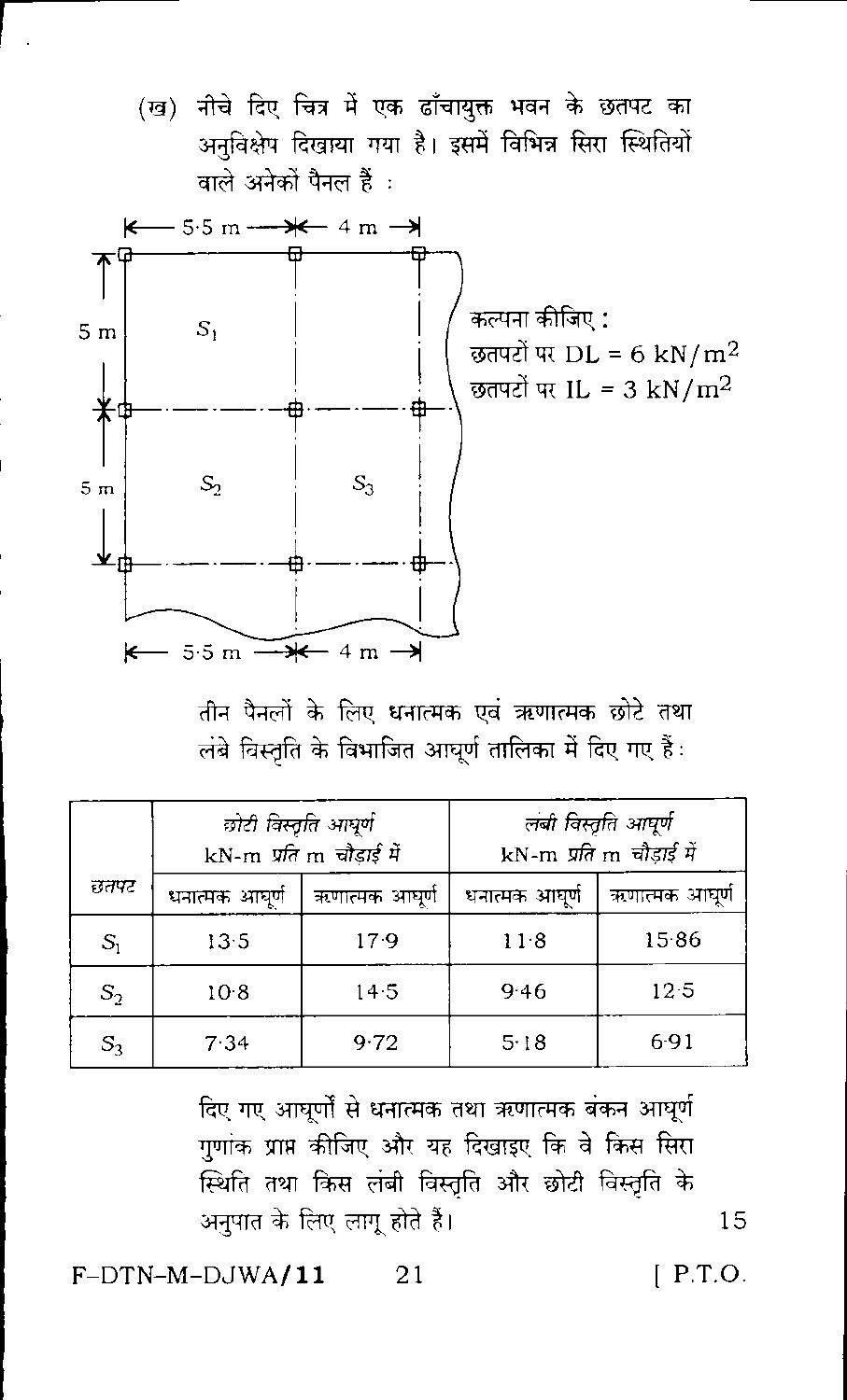- (c) The dry unit weight  $\gamma_d$  of a soil having 15% moisture content is  $18.5 \text{ kN/m}^3$ . Find the bulk unit weight y, saturated unit weight  $\gamma_{\text{sat}}$  and submerged unit weight  $\gamma'$ . Assume  $G = 2.7$ . 15
- (d) What are the shear strength parameters? How are they determined? The following data are obtained from a series of drained shear box tests on 36  $cm<sup>2</sup>$ sample of silty clay. Plot the graph for effective shear strength parameters. Give the value of attraction (Janbu) : 15

Normal stress  $(kN/m^2)$  : 20 40 60 Maximum shear stress  $(kN/m^2)$  : 19.5 28.6 38.0

7.  $(a)$  A prestressed concrete beam section is 250 mm wide and 300 mm deep. The initial prestress force is 450 kN at an eccentricity of 60 mm as shown below. The beam has a span of 5.75 m and has to carry an imposed load of 7.5 kN/m. Analyse the beam section for the stresses produced at mid-span before and after the application of imposed load. Allow a loss of prestress of 15%. Assume unit weight of concrete as  $24 \text{ kN/m}^3$ . 15



 $F-DTN-M-DJWA/11$  22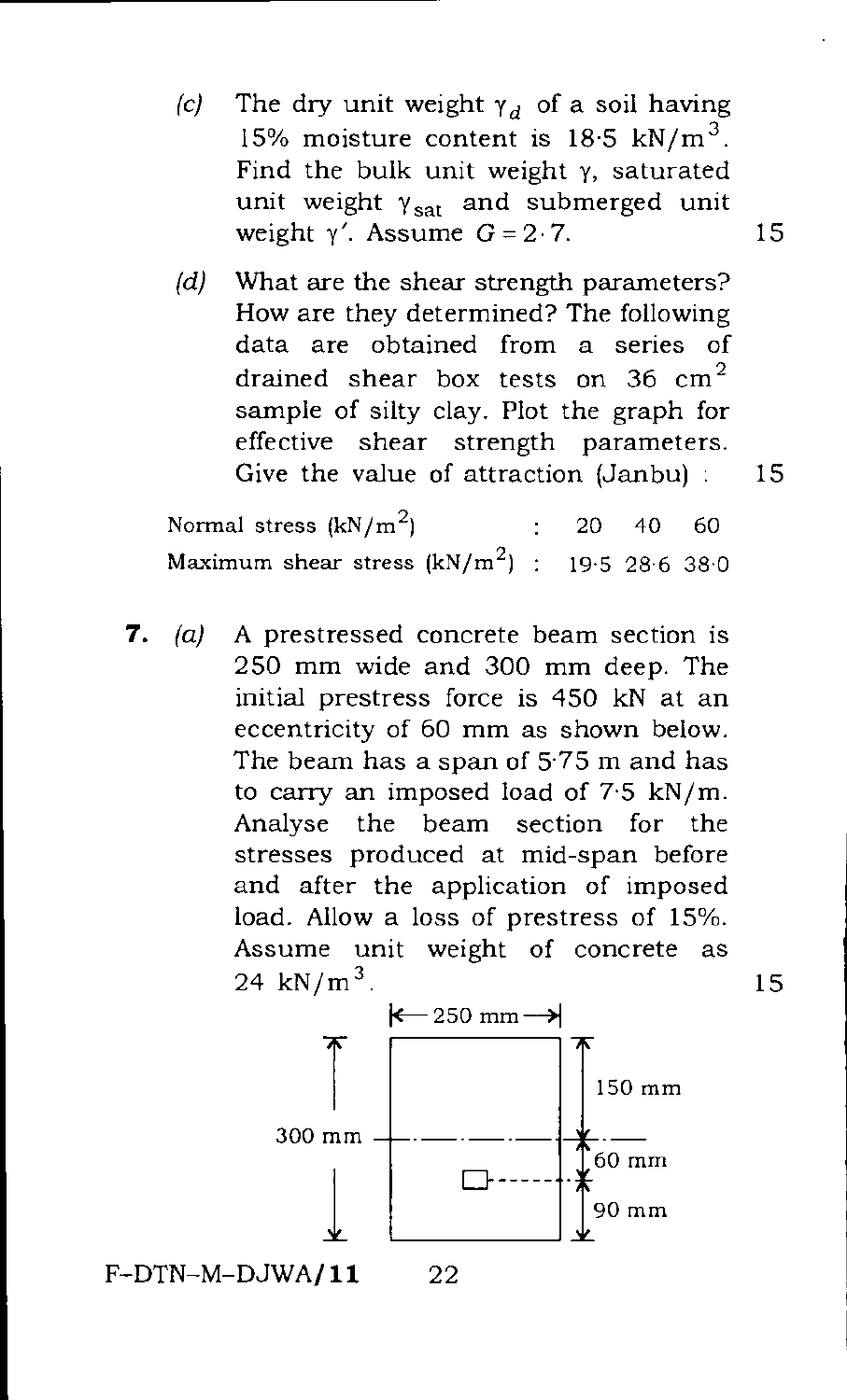- (ग) एक मृदा का शुष्क एकांक भार  $\gamma_d$ , जिसमें 15% आर्द्रता है, 18<sup>.</sup>5 kN/m<sup>3</sup> है। इसका पुंज एकांक भार γ, संतृप्त एकांक भार γ<sub>sat</sub> तथा निमज्ज एकांक भार  $\gamma'$  ज्ञात कीजिए।  $G = 2 \cdot 7$  मानिए।
- (घ) अपरूपण सामर्थ्य प्राचल कौन-से हैं? उनको कैसे ज्ञात किया जाता है? गादमय मृत्तिका के 36  ${\rm cm}^2$ निदर्शक पर अपवाहित अपरूपण बक्से के अनेकों परीक्षणों से निम्नलिखित आँकड़े प्राप्त किए गए हैं। प्रभावी अपरूपण सामर्थ्य प्राचलों के लिए ग्राफ खींचिए। आकर्षण का मान बताइए (Janbu):

अभिलंब प्रतिबल (kN/ $\rm{m}^2$ )  $\cdot$  20 40 - 60 अधिकतम अपरूपण प्रतिबल (kN/m $^2$ )  $=$  19.5  $\,$  28.6  $\,$  38.0  $\,$ 

7. (क) एक पूर्व-प्रतिबलित कंक्रीट धरन परिच्छेद 250 mm चौडा और 300 mm गहरा है। 60 mm की उत्केन्द्रता पर आरंभिक पूर्व-प्रतिबलन बल 450 kN लग रहा है, जैसा कि चित्र में दिखाया गया है। धरन की विस्तृति 5<sup>.</sup>75 m है तथा इसको 7<sup>.</sup>5 kN/m का आरोपित भार वहन करना है। आरोपित बल लगने से पहले तथा बाद में मध्य-विस्तृति पर उत्पन्न प्रतिबलों के लिए इस धरन के परिच्छेद का विश्लेषण कीजिए। पूर्व-प्रतिबल की हानि 15% ली जा सकती है। कंक्रीट का एकांक भार  $24\,$  kN/m $^3$  मान लीजिए।



 $[$  P.T.O.

15

15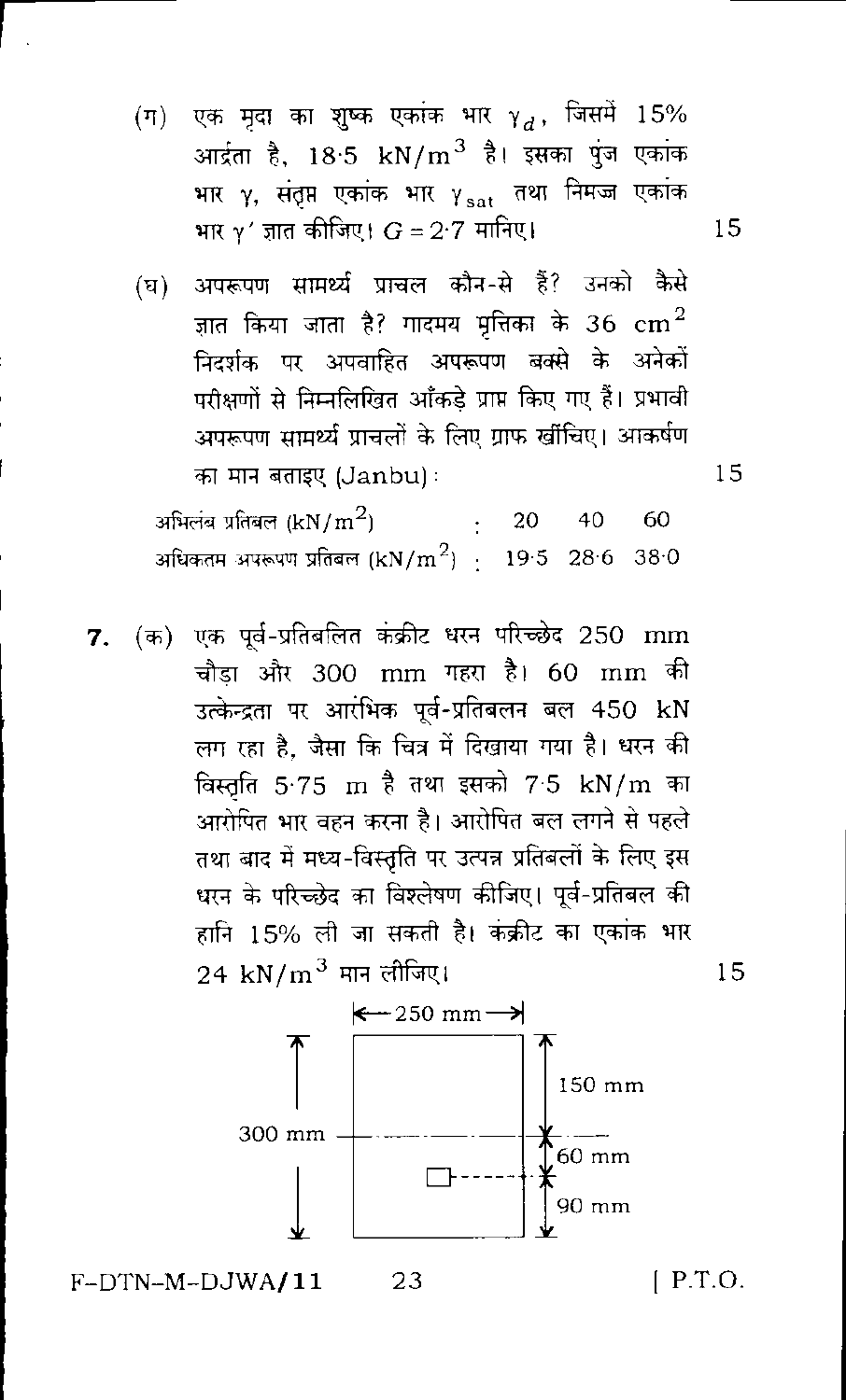*(b)* The figure shown below gives the crosssection of a cantilever retaining wall which is retaining 6 m of earthfill having a unit weight of 16 kN/ $m<sup>3</sup>$ . The coefficient of active earth pressure is 0.33. The resultant of all the forces lies in the middle-third of the base. The wall is safe against sliding and overturning. The eccentricity is given as  $0.47 \text{ m}$ :



Find the base pressures and design the heel slab for the maximum moment only by limit state method. Find the design shear at critical section. Use M 20 concrete and Fe 415 steel. Safe bearing capacity of soil is  $180 \text{ kN/m}^2$ . 15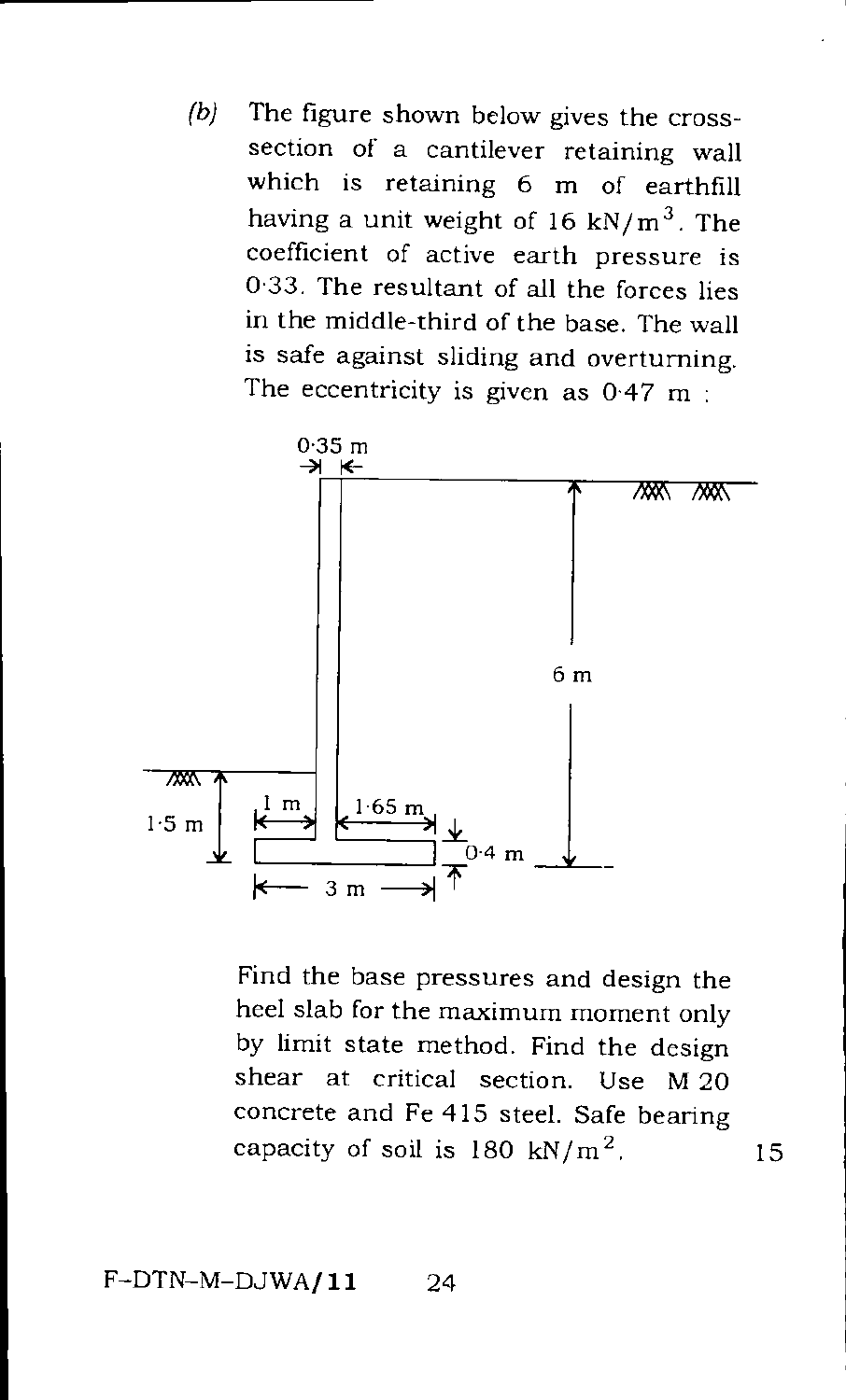(ख) नीचे दिए गए चित्र में एक प्रास प्रतिधारक दीवार का परिच्छेद दिखाया गया है जो 6 m मिट्टी भराव का प्रतिधारण करती है जिसका एकांक भार  $16\,$  kN/m  $^3$ है। सक्रिय भू-दाब गुणांक 0·33 है। सभी बलों का परिणामी आधार के मध्य-तृतीयांश में स्थित रहता है। दीवार सर्पण तथा अपवर्तन के प्रति सुरक्षित है। उत्केंद्रता 0.47 m दी हई है:



आधार दाबों को ज्ञात कीजिए तथा एडी छतपट का अभिकल्पन सीमा स्थिति विधि से केवल अधिकतम आधर्ण के लिए कीजिए। क्रांतिक परिच्छेद पर अभिकल्प अपरूपण ज्ञात कीजिए। M 20 कंक्रीट तथा Fe 415 इस्पात का प्रयोग कीजिए। मृदा की सुरक्षित धारण क्षमता 180 kN/m<sup>2</sup>  $\frac{3}{6}$ 1

F-DTN-M-DJWA/11 25  $[$  P.T.O.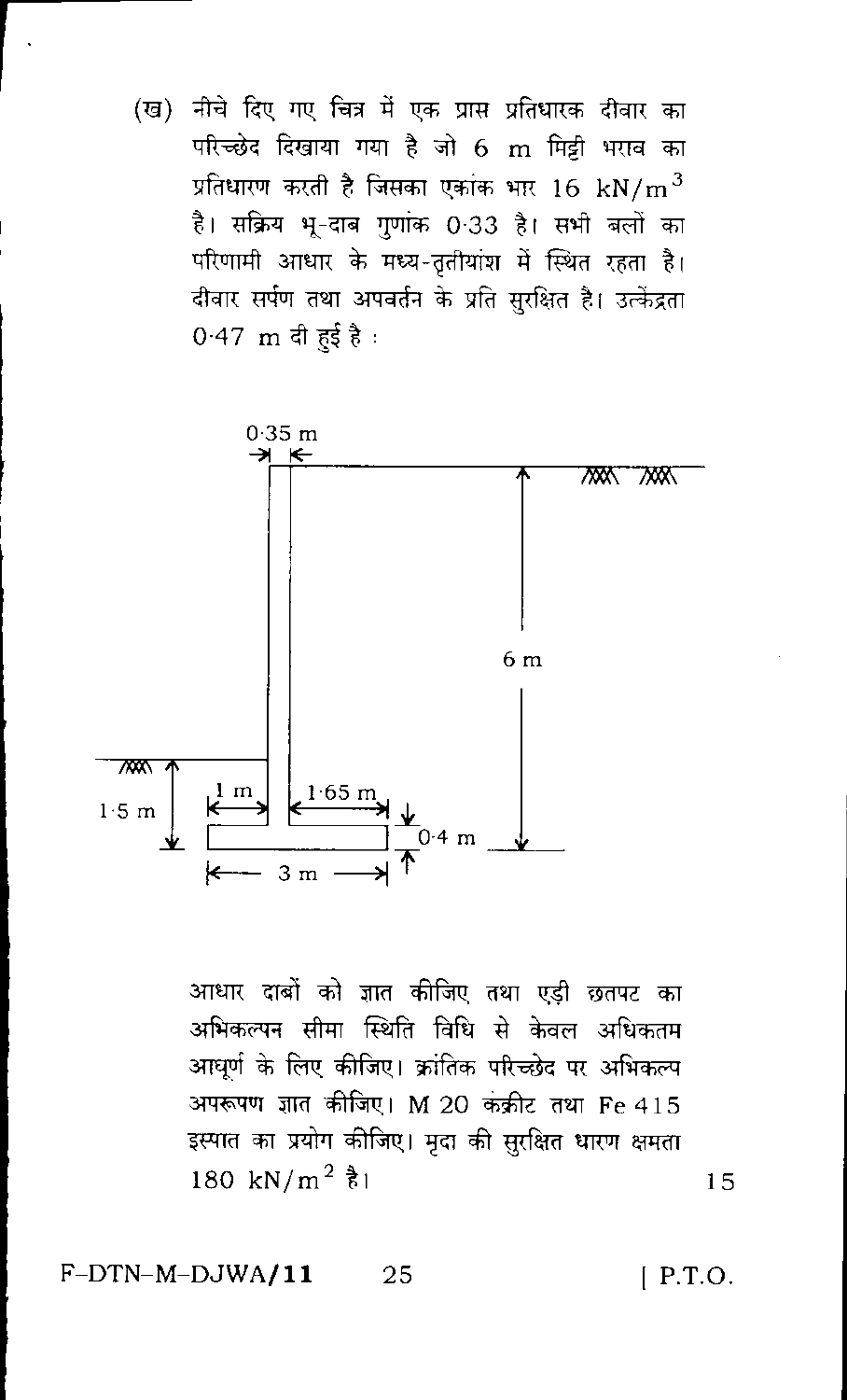- (c) In laboratory test on a clay sample of thickness 25 mm drained at top only, 50% consolidation occurred in 11 minutes. Find the time required for the corresponding clay layer in field, 2 m thick and drained at top only, to undergo 70% consolidation. Assume  $T_{\nu\tau_0}$  = 0.197 and  $T_{\nu\tau_0}$  = 0.405. 15
- (d) Using Terzaghi's theory, determine the ultimate bearing capacity of a strip footing 1.5 m wide resting on a saturated clay  $(C_u = 20 \text{ kN/m}^2, \phi_n = 0$ and  $\gamma_{sat}=20 \text{ kN/m}^3$ ) at a depth of 2 m below the ground level. The water table is also at a depth of 2 m from the ground level. If the water table rises by 1 m, calculate the percentage reduction in the ultimate bearing capacity. 15
- **8.** (a) A tension member 0.9 m long has to resist a service dead load of 20 kN and service live load of 60 kN. Design a rectangular flat bar of standard structural steel of grade Fe 410. Assume that the member is connected by one line of 16 mm diameter bolts of grade 4.6. Use limit state method. Given : Partial safety factor for material,  $\gamma_{m_0} = 1.1$  and  $\gamma_{m_1} = 1.25$ . Partial safety factor for dead load and live load,  $\gamma_f = 1.5$ .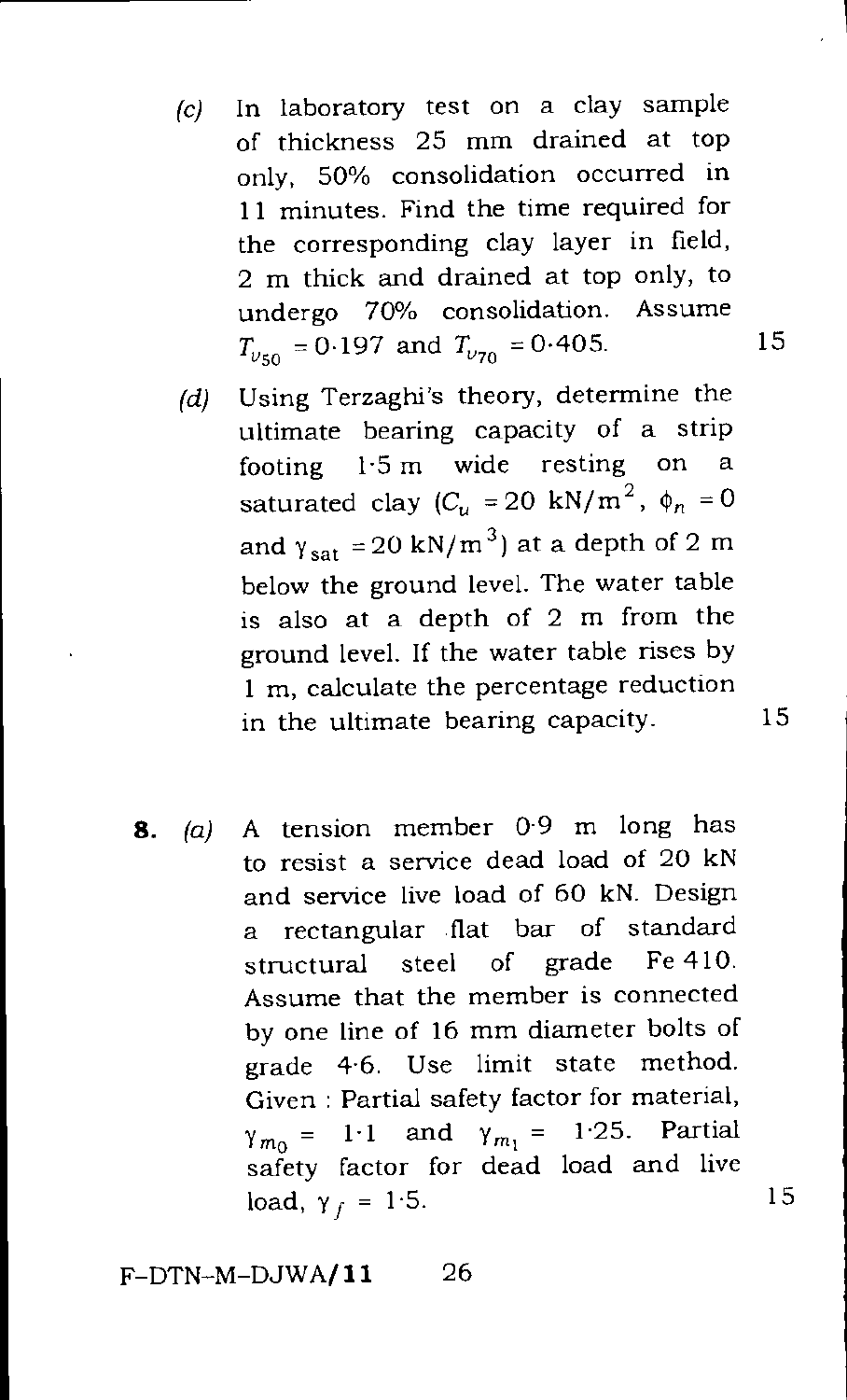- (ग) 25 mm मोटाई के मृदा निदर्श का, जो केवल ऊपर से अपवाहित हई है, प्रयोगशाला परीक्षण में 11 मिनट में  $50\%$  संघनन होता है। उसी मृदा के लिए जो  $2\,$  m मोटी तथा ऊपर से अपवाहित है, स्थलीय परीक्षण में 70% संघनन के लिए कितना समय आवश्यक होगा? कल्पना कीजिए  $T_{\nu\tau\alpha}$  = 0·197 तथा  $T_{\nu\tau\alpha}$  = 0·405 है। 15
- टरज़ागी सिद्धांत का प्रयोग करते हुए एक पट्टी  $(\overline{u})$ की चरम धारण क्षमता जात कीजिए, जो पाट 1.5 m चौड़ी तथा भू-स्तर से 2 m नीचे संतृप्त मृदा ( $C_u = 20 \text{ kN/m}^2$ ,  $\phi_n = 0$ तथा  $\gamma_{\text{sat}} = 20 \text{ kN/m}^3$ ) पर टिकी है। जल-स्तर भी भ-स्तर से 2 m नीचे है। यदि जल-स्तर 1 m ऊपर उठ जाता है, तब चरम धारण क्षमता में प्रतिशत कमी की गणना कीजिए।
- 8. (क) एक तनन अवयव, जो 0.9 m लंबा है, को 20 kN के सेवा अचल भार तथा 60 kN के सेवा चल भार का प्रतिरोध करना है। इसके लिए मानक संरचना इस्पात Fe 410 कोटि की एक आयताकार सपाट छड़ का अभिकल्पन कीजिए। मान लीजिए कि यह अवयव 16 mm व्यास के कोटि 4.6 इस्पात की बोल्टों की एक रेखा से जोड़ा गया है। सीमा स्थिति विधि का प्रयोग कीजिए। दिया है : पदार्थ के लिए आंशिक सुरक्षा गुणक  $\gamma_{m_0} = 1 \ 1 \ \text{au} \ \gamma_{m_1} = 1 \ 25 \ \text{R}$ । चल तथा -<br>अचल भार के लिए आंशिक सुरक्षा गुणक  $\gamma_{\bar{f}} = 1.5$  है।

F-DTN-M-DJWA/11 27  $[$  P.T.O.

15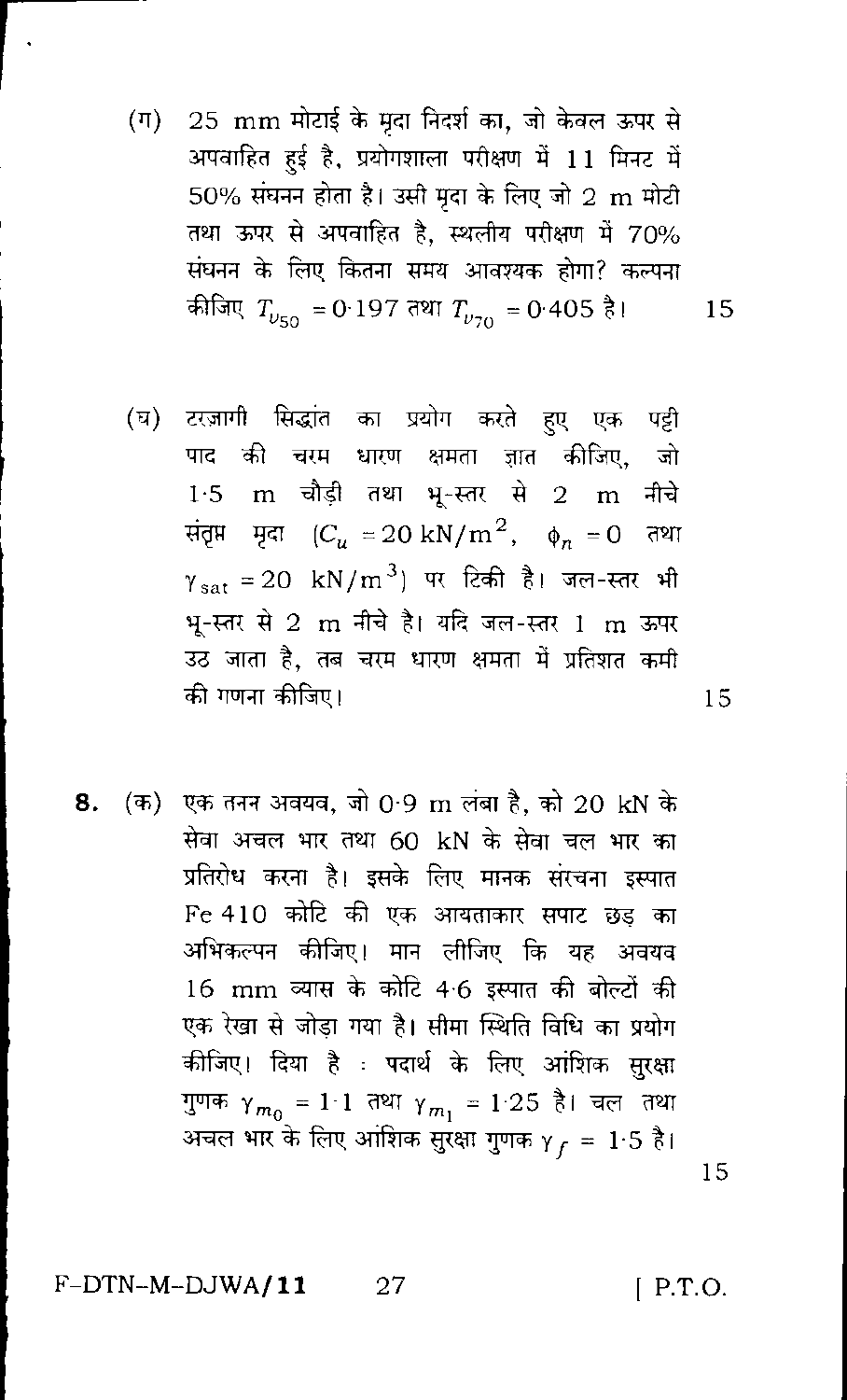*(b)* A joist cutting is used as bracket to support a factored load of 200 kN. It is welded to column flange as shown in the figure given below. Find the size of fillet weld. Grade of steel is Fe 410. Use partial safety factor for shop weld,  $\gamma_{mu} = 1.25$ . While calculating the moment of inertia, ignore the moment of inertia of the flange weld about its own axis. Use limit state method. 15



 $F-DTN-M-DJWA/11$  28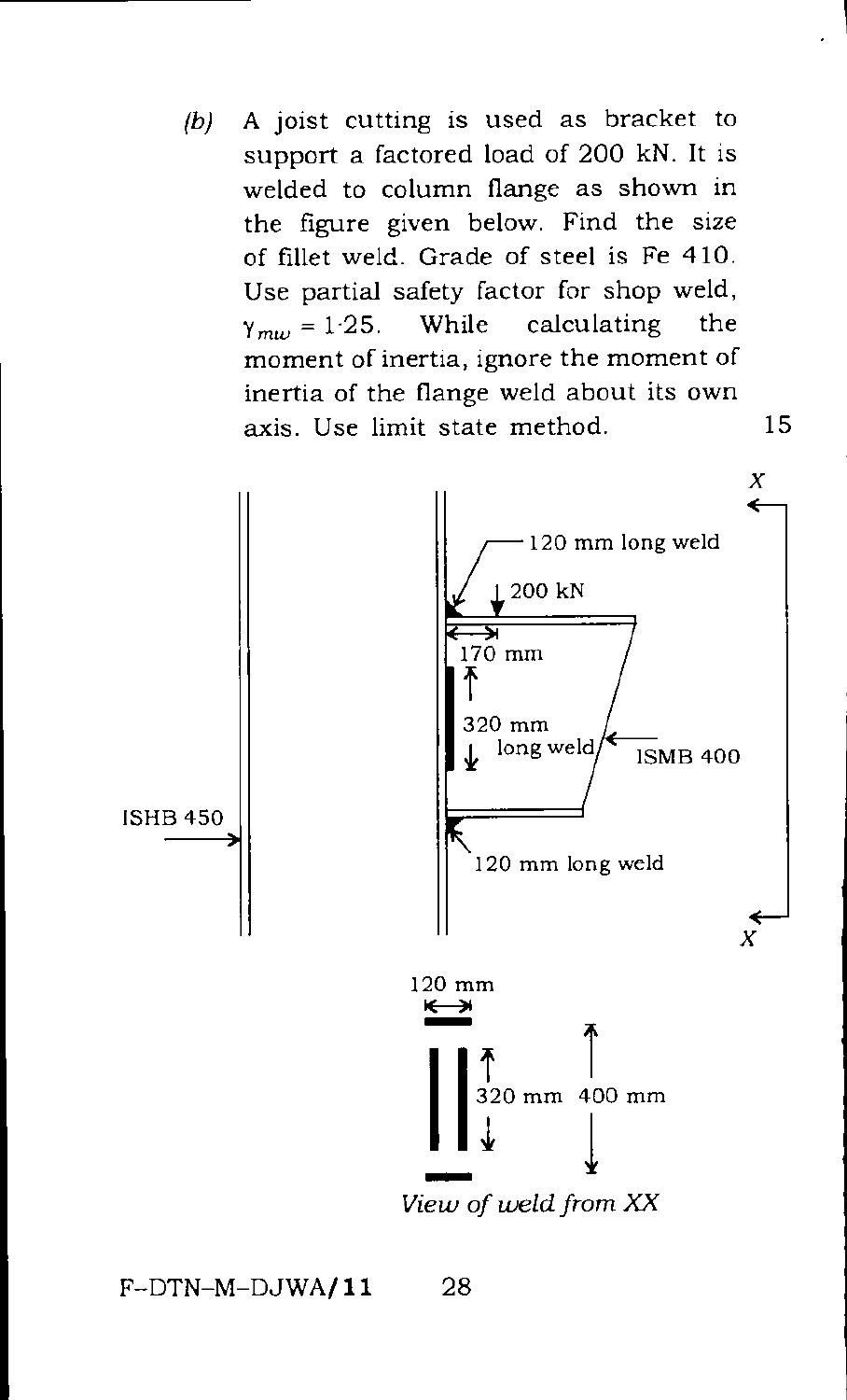(ख) एक जॉयस्ट का कटा टुकड़ा ब्रैकेट के रूप में प्रयुक्त होता है, जो 200 kN के विभाजित भार को वहन करता है। इसको नीचे दिखाए गए चित्र की तरह एक स्तंभ के फ्लैंज से वेल्डन द्वारा जोडा गया है। फिलेट वेल्ड का साइज़ ज्ञात कीजिए। इस्पात की कोटि Fe 410 है। कार्यशाला वेल्ड के लिए आंशिक सुरक्षा गुणक  $\gamma_{mw} = 1.25$  लीजिए। जड़त्व-आघूर्ण की गणना करते समय फ्लैंज वेल्ड का अपने अक्ष के सापेक्ष जड़त्व-आघूर्ण नगण्य मानिए। सीमा स्थिति विधि का प्रयोग कीजिए।



F-DTN-M-DJWA/11

 $[$  P.T.O.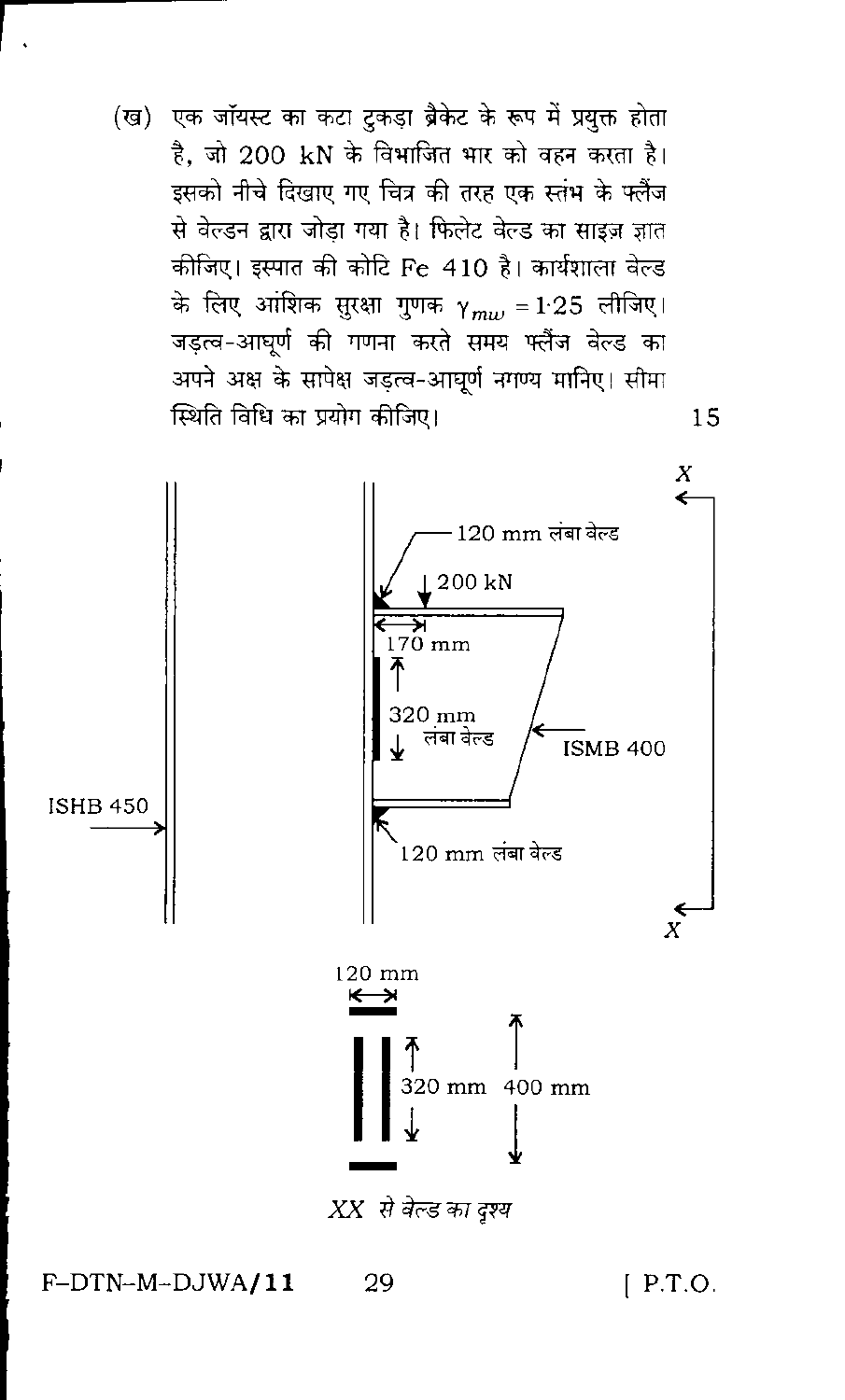- (c) What is standard penetration test? What corrections are applied for the test? Name the other penetration tests giving the positive features of the tests. 15
- (d) What type of foundations be provided for successful performance of constructed low-rise structure on expansive soil? 15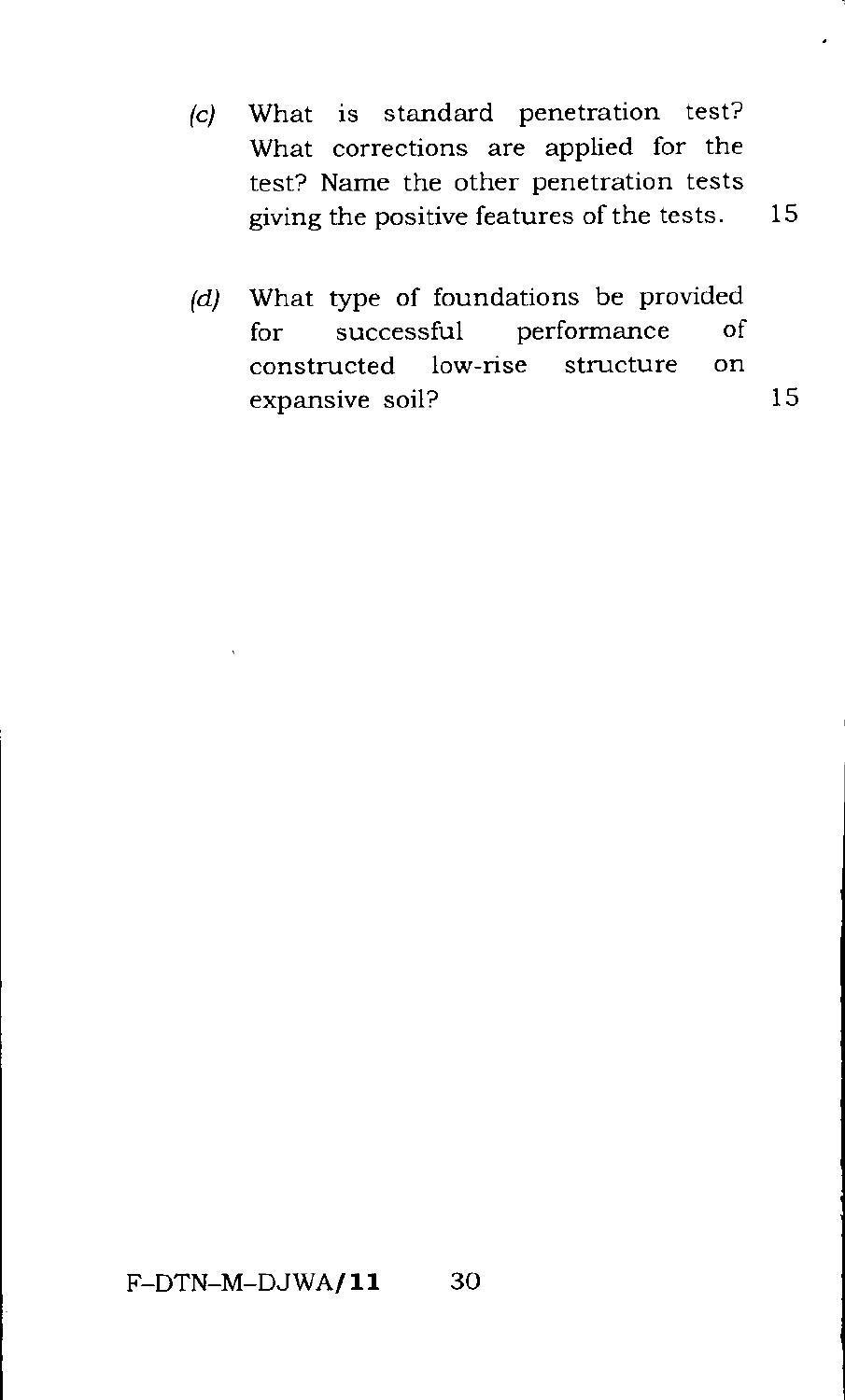- (ग) मानक अंतर्वेशन परीक्षण क्या होता है? इस परीक्षण के लिए कौन-से संशोधन प्रयोग किए जाते हैं? अन्य अंतर्वेशन परीक्षणों का उल्लेख कीजिए तथा उनके धनात्मक लक्षणों को लिखिए।
- (घ) प्रसारी मृदा पर सफल कार्यकारी कम ऊँचाई के भवनों में किस प्रकार की नींव होनी चाहिए ? 15

\*\*\*

F-DTN-M-DJWA/11 31

 $JS3 - 800$